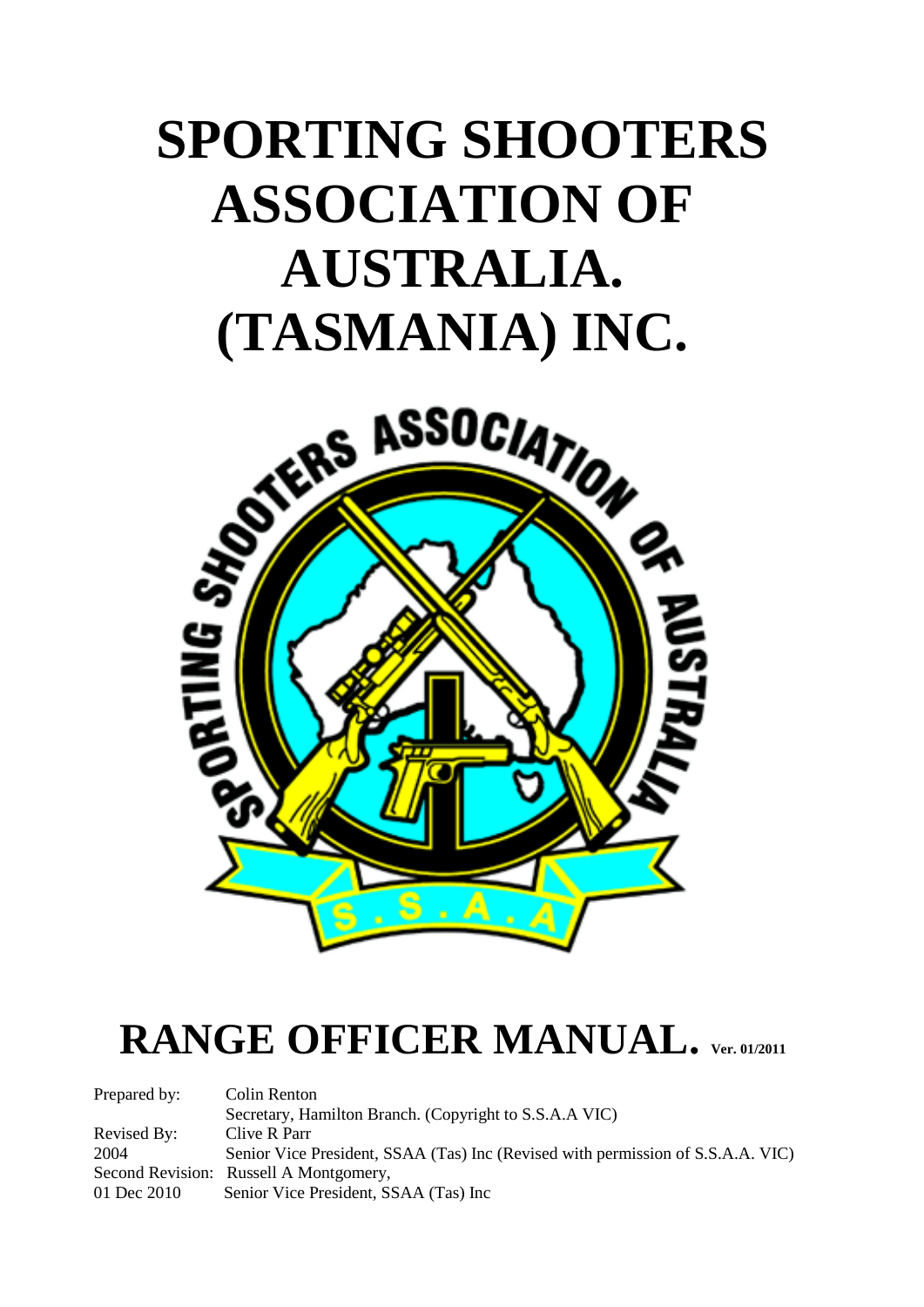## **RANGE OFFICER MANUAL.**

### **CONTENTS.**

|                   | <b>INTRODUCTION.</b>                                               | Pages $2 - 4$ . |            |
|-------------------|--------------------------------------------------------------------|-----------------|------------|
|                   | <b>Section 1. RESPONSIBILITIES OF THE</b><br><b>RANGE OFFICER.</b> | Pages $5 - 8$ . |            |
|                   | Section 2. RANGE COMMANDS.                                         | Pages           | $9 - 11.$  |
|                   | Section 3. CLEARING OF FIREARMS.                                   | <b>Pages</b>    | $12 - 16.$ |
| <b>Section 4.</b> | <b>RESPONSE TO RANGE</b><br><b>INCIDENTS.</b>                      | <b>Pages</b>    | $17 - 19.$ |
| <b>Section 5.</b> | <b>VARIATIONS FOR RIFLE,</b><br><b>SHOTGUN AND PISTOL.</b>         | <b>Pages</b>    | $20 - 22.$ |
|                   | <b>CONCLUSION</b>                                                  | Pages           | $23 - 24.$ |

#### **Appendices**

- **A) Range Officer Information and Guidelines**
- **B) Range Officer Registration Form**
- **C) SSAA (Tas) Inc. Accident / Incident Notification Form**
- **D) SSAA (Tas) Inc. Standard Range Rules**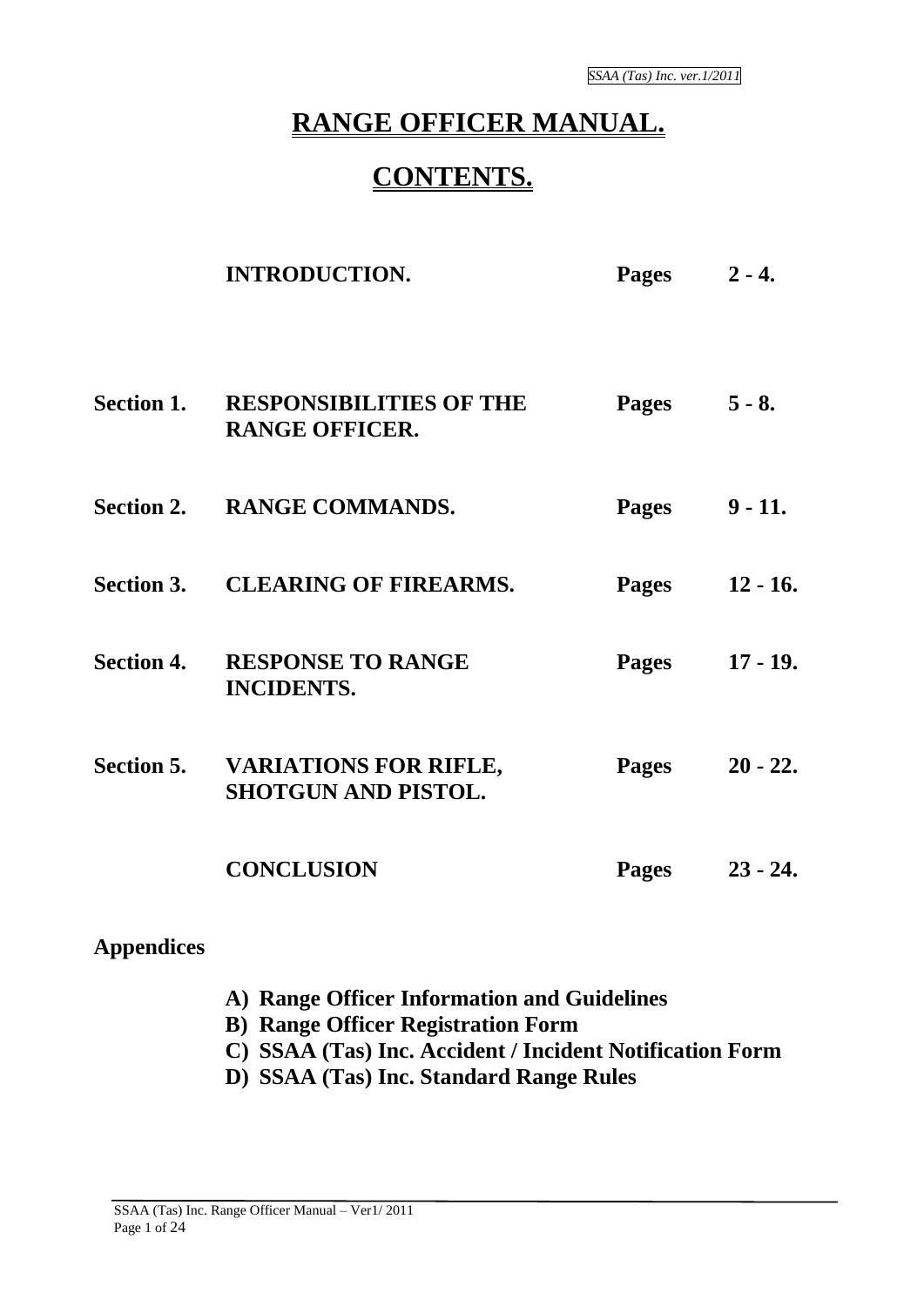#### **ABBREVIATIONS USED**

| Act                   | <b>Tasmanian Firearms Act 1996 (as amended)</b>             |
|-----------------------|-------------------------------------------------------------|
| <b>Regs</b>           | <b>Regulations made under the Firearms Act</b>              |
| <b>RO</b>             | <b>Range Officer</b>                                        |
| <b>Range Approval</b> | Range Approval issued under the Tasmanian Firearms Act 1996 |
| <b>SRO</b>            | <b>Senior Range Officer</b>                                 |
| <b>Sect</b>           | <b>Section of the Act</b>                                   |
| <b>SSAA</b>           | <b>Sporting Shooters Association of Australia</b>           |
| <b>SSAA</b> (Tas) Inc | Sporting Shooters Association of Australia (Tasmania) Inc   |

#### **REFERENCES**

**Tasmanian Firearms Act 1996 (as amended) SSAA Discipline Rule Books SSAA Insurance Manual**

#### **FOREWARD**

**As a volunteer organisation involved in the management of property and activities, it is essential that risk management be applied and managed effectively and that safe practices are adopted and maintained on the Associations firing ranges.**

**A core function of this is the supervision by appointed people of on range activities using firearms. The people thus appointed require experience and appropriate training to achieve the level commonly referred to as Range Officer (RO).**

**This course emphasises the primary role of an RO; the management and conduct of safe, orderly target shooting on a firing range. This goal can only be achieved by standardisation of training, the inclusion of relevant occupational health and safety practices and the acknowledgement of a "duty of care" on the range**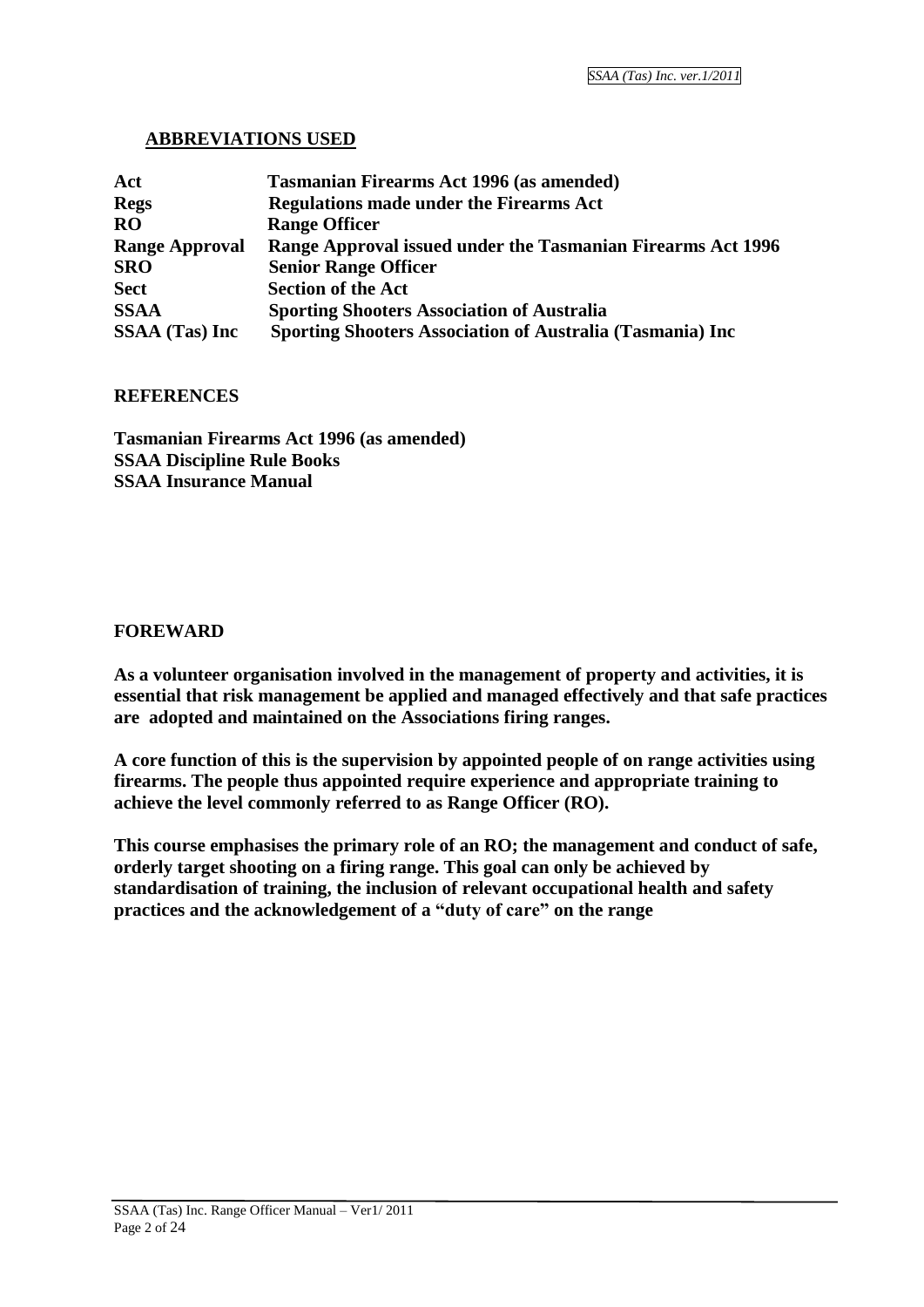## **RANGE OFFICER MANUAL.**

#### **INTRODUCTION.**

This Manual has been produced in order to standardise the training of Range Officers (RO) for the Sporting Shooters Association of Australia (Tasmania) Incorporated (SSAA (Tas) Inc).

The Manual is designed to be used as an aid for Qualified Senior Range Officers (SRO) from each Branch throughout Tasmania in the training and qualification of Range Officers (ROs) at Branch level.

In utilising this Manual and following the procedures and instructions contained herein, a consistent standard will be maintained and all ROs will give Range Commands in the same form and manner. This will result in shooters being able to attend at any Range in Tasmania and be familiar with the procedures followed at that Range.

The manner in which ROs conduct their Ranges will directly affect the image our Association projects to the users of our facilities and the enjoyment or otherwise of people who attend our Ranges. It is incumbent on us to maintain a high and consistent level of skill in our ROs to ensure that we provide a safe and enjoyable environment for shooting at our Ranges.

To facilitate the effective use of this Manual all Branches will be required to nominate an existing RO with appropriate experience as the **Senior Range Officer** for that Branch. For those Branches without any ROs they can send the nominated person to the nearest Branch who has a SRO who will, using the information in this Manual, qualify that person, who can then utilise the Manual to further qualify persons at their home Branch. In this way it should be possible for each Branch to train a sufficient number of ROs to effectively run their respective Ranges without having to continually rely on a small number of ROs to run the Ranges as is the current practice.

*It is stressed that this Manual is designed to train and qualify persons to act as ROs and is not designed or intended to teach persons in-depth details of the workings of firearms or the procedures for running individual disciplines.* The purpose of this Manual is to give the basic knowledge necessary for an RO to safely supervise a match in any discipline or with any type of firearm.

*It is NOT the prime function of the RO to actually run the shoot; that is the function of a Referee supplied by the discipline involved***.** In fact in a number of disciplines the person running the event is required to leave the Firing Line / Shooting Area to check targets, etc, and this is not consistent with the duties of an RO.

One of the main problems experienced by Branches is getting people to become ROs. This has at least in part been due to having expected ROs to also know the intricacies of various disciplines. By separating ROs from discipline referees the duties of an RO are simplified and more related to safety on the Range and Branches should have more members prepared to take on the duties of ROs. By utilising this Manual and giving the Branches the opportunity to train their own ROs without having to travel long distances for instruction the other main problem is also hopefully overcome in gaining sufficient numbers of ROs.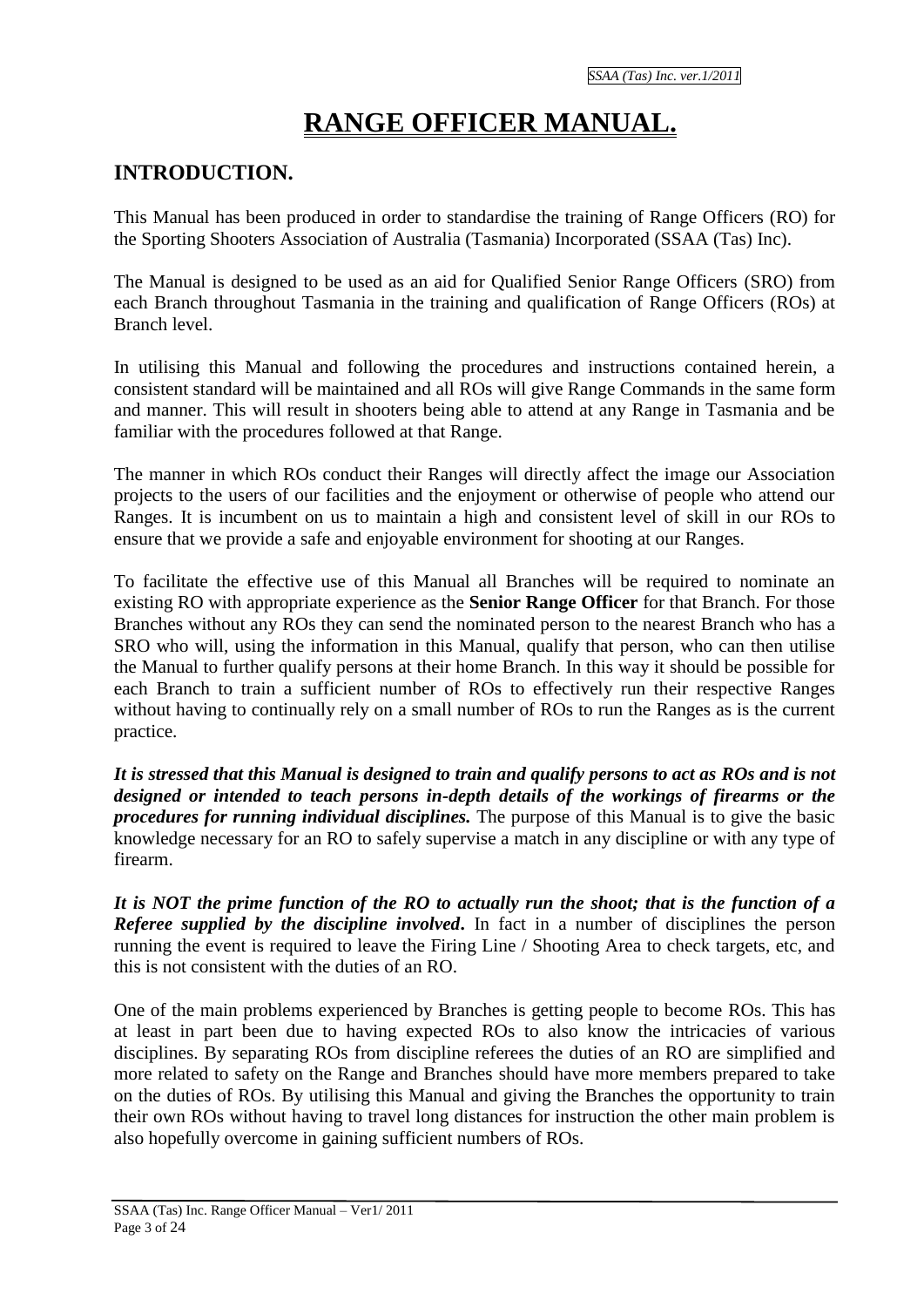The number of shooters to be under the control of an RO on a particular Range shall be at the discretion of the SRO nominated on the day.

This number may vary with the physical characteristics of the particular Range, Disciplines being shot and the type and skill of shooters utilising the Range on that occasion.

It has for some time been the responsibility of each Branch which has access to a Range to have a set of Range Rules applicable to the particular Range that they utilize. A copy of those Rules should be posted on each Range and a copy **must** be available for the use and information of ROs either operating from or visiting that Range and likely to be utilised as ROs. This is most likely to happen for larger shoots conducted by Branches having limited numbers of qualified ROs. If all future ROs are trained using this Manual then they should be able to operate on other Ranges in conjunction with local ROs without any problems arising from different commands, methods, etc.

Prior to commencing instruction of prospective ROs the Instructor (SRO for the Branch) should introduce themselves to the class if not already known and explain the layout of the course and that at the completion of the Theory section they will be tested on their knowledge. After successful completion of the Theory component each person will be required to run a Firing Line under the observation of the Instructor prior to being passed an approved as an RO.

It is envisaged that there will be a controlling body at State level which will periodically check the level of ability of ROs throughout Tasmania, improve the courses available and deal with any problems or queries in relation to the Instruction and Approvals of ROs.

The Manual itself is set out with the information to be given to the classes followed by a précis for the Instructor of what **must** be known by the class at the completion of each Section.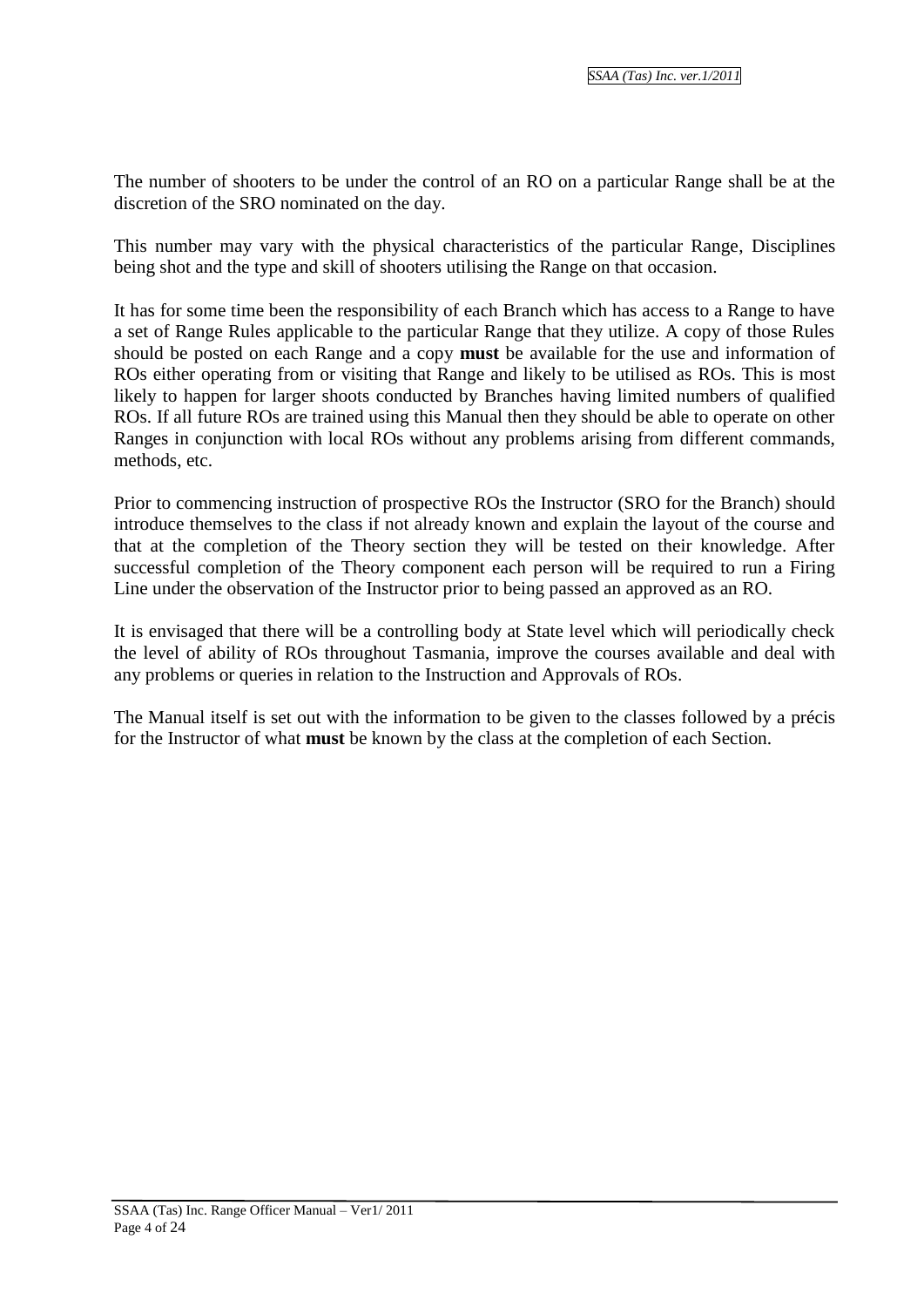#### **SECTION ONE. RESPONSIBILITIES OF THE RANGE OFFICER.**

**No shooting may be conducted on a S.S.A.A. (Tas.) Range unless a qualified RO is present and has given the appropriate approval to commence. The RO must be immediately identifiable to persons on the Range, preferably by an RO jacket or similar.**

#### **The RO must ensure that the Range Attendance Book has been filled out by all Range attendees**

The RO, or (where more than one RO is needed for the Firing Line) the designated SRO for that Firing Line, has the final responsibility for the safe and efficient conduct of shooting on the Range.

In relation to Safety matters the RO has total authority on the Range and has the power to expel any person or persons who do not obey all Range Rules or who jeopardise the safety of any person on the Range. It should be remembered, however, that expulsion would be utilised as a last resort after first having cautioned the offender and that caution having failed to be effective in remedying the situation.

Any dispute with a decision or instruction of the RO must in the first instance be brought to the attention of the SRO for the Branch. If the dispute cannot be resolved there then it must be brought before the Committee of the Branch for resolution.

On commencement of duty at a Range it is the responsibility of the RO/SRO for the day to check the physical features of the Range and ensure that it is safe to use. They must check that all flags are displayed and other visual and / or audible warning devices as required by the Range Rules or Range Approval are operative.

If the Range is fitted with flashing lights or audible signals for Cease Fires, check that they are functioning correctly and that they can be operated from a position where the RO has a clear and unobstructed field of view of the firing line.

The RO should confer with the discipline referee in relation to any matters affecting the running of the firing line, such as shooting from various positions. It is the responsibility of the discipline referee to conduct the competition side of the shoot but the RO has final say in matters of Safety. Regardless of the discipline being conducted the RO must remain on the Firing Line at all times during the running of a shoot when firearms are on the Line.

The RO is responsible for the calling of all Cease Fires and other instructions to shooters. Where a particular discipline is being conducted this may be delegated to the Referee by the RO but the RO must ensure that safety procedures are not breached and may override the Referee in the event of any breach of safety. The RO must be familiar with the layout of the particular Range prior to commencing duty there.

It is acceptable for an RO to also be the Referee as long as the referee duties do not require the RO to leave the Firing Line and the referee duties do not interfere with the RO duties. For example in timed shoots the RO must be watching the shooters, **not** the timer.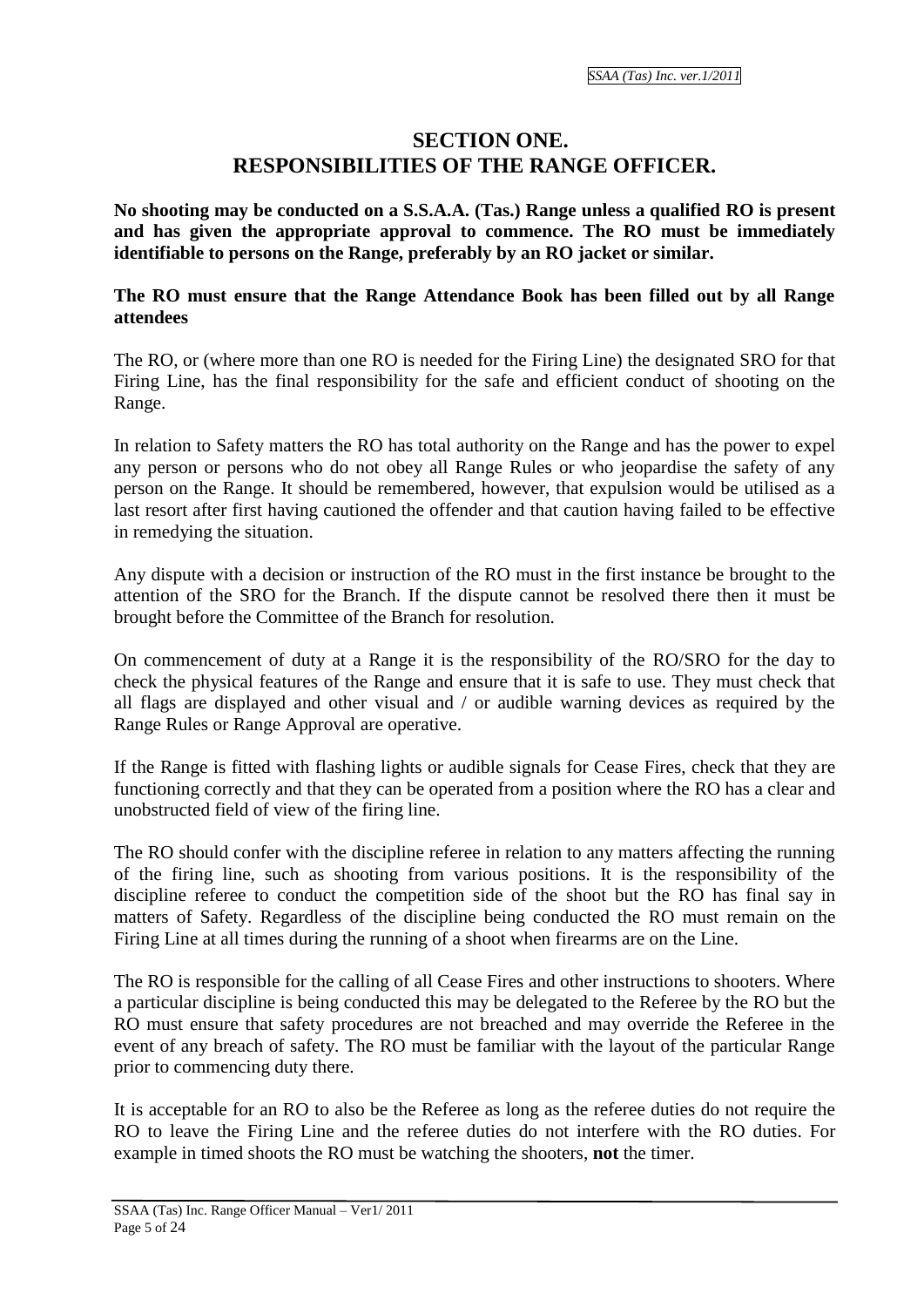The RO is also responsible for the reporting of any Range incidents as per the S.S.A.A (Tas.) Policy on Range incidents.

In the event of an incident / accident on the firing line the RO will **immediately** call a **Cease Fire** and render such situation as safe as possible for all concerned.

If such an incident results in personal injury medical assistance shall be rendered as soon as possible. Range Rules should lay down the responses required and Emergency Services contact telephone numbers. The Range address and directions on how to find it may need to be included to aid Emergency vehicles ability to respond. It may be prudent to send someone to the front entrance to ensure Emergency vehicles find the Range quickly.

Make no promises to bystanders, victims or perpetrators during or after an incident. It may prejudice any claim and render the Club liable.

Write up a brief and accurate recollection of the incident as soon as possible in the Range Report book.

The RO shall within seven (7) days of the incident, forward to the State Secretary a written report of such an incident together with any corroborative evidence and / or names and addresses of any witnesses.

Where a breach of Safety has been committed by a shooter the RO shall issue a warning to the shooter.

Should such a warning be ignored or the breach of safety be repeated the RO shall immediately order the offender from the Firing Line and, if necessary, off the Range.

A report of the incident and the name and address of the offender (with membership number if applicable) shall be forwarded to the State Secretary within seven (7) days.

**It is the responsibility of the RO to ensure the firearms of each shooter on the firing line are checked and cleared prior to any person moving forward of the firing line or any person removing a firearm from the firing line.** This may be done by delegated persons reporting to the RO

When calling a Cease Fire for any reason other than for persons to go forward of the Firing Line it is the ROs discretion whether shooters must clear their firearms and move back from the Firing Line. In cases such as prone shooting such a command can cause considerable delay to shooting and if shooters are to clear their firearms and move back, that instruction should be included with the Cease Fire instruction.

Unlicensed and beginner shooters should have One on One instruction and supervision while shooting and guidance on range etiquette when not shooting. If being sponsored by a member that person should be briefed to maintain the guest's safety, answer questions and provide general guidance.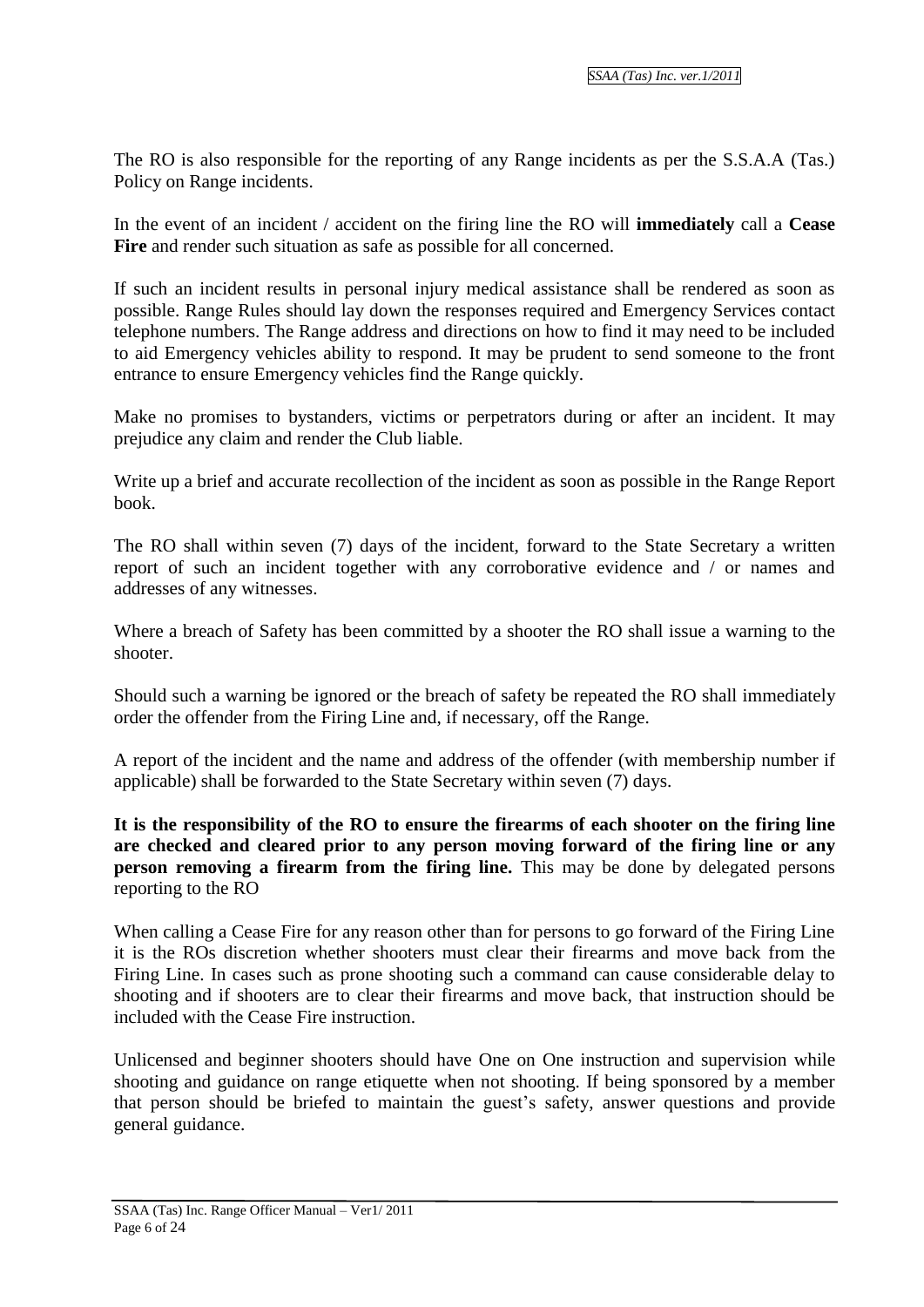The RO is also responsible for the safe conduct of shooters off of the Firing Line, and when not actually engaged in duties in relation to shooters on the Firing Line a look around the Range area in relation to the carriage of firearms, etc, should be conducted.

Most Range Rules should refer any problems found on the Range to an RO in the first instance. The RO should check that a copy of the local Range Rules is clearly displayed around the Range and that they are conversant with these Rules. It is good policy if conducting duties on an unfamiliar Range to request a copy of the local Range Rules from the Branch where you are conducting RO duties.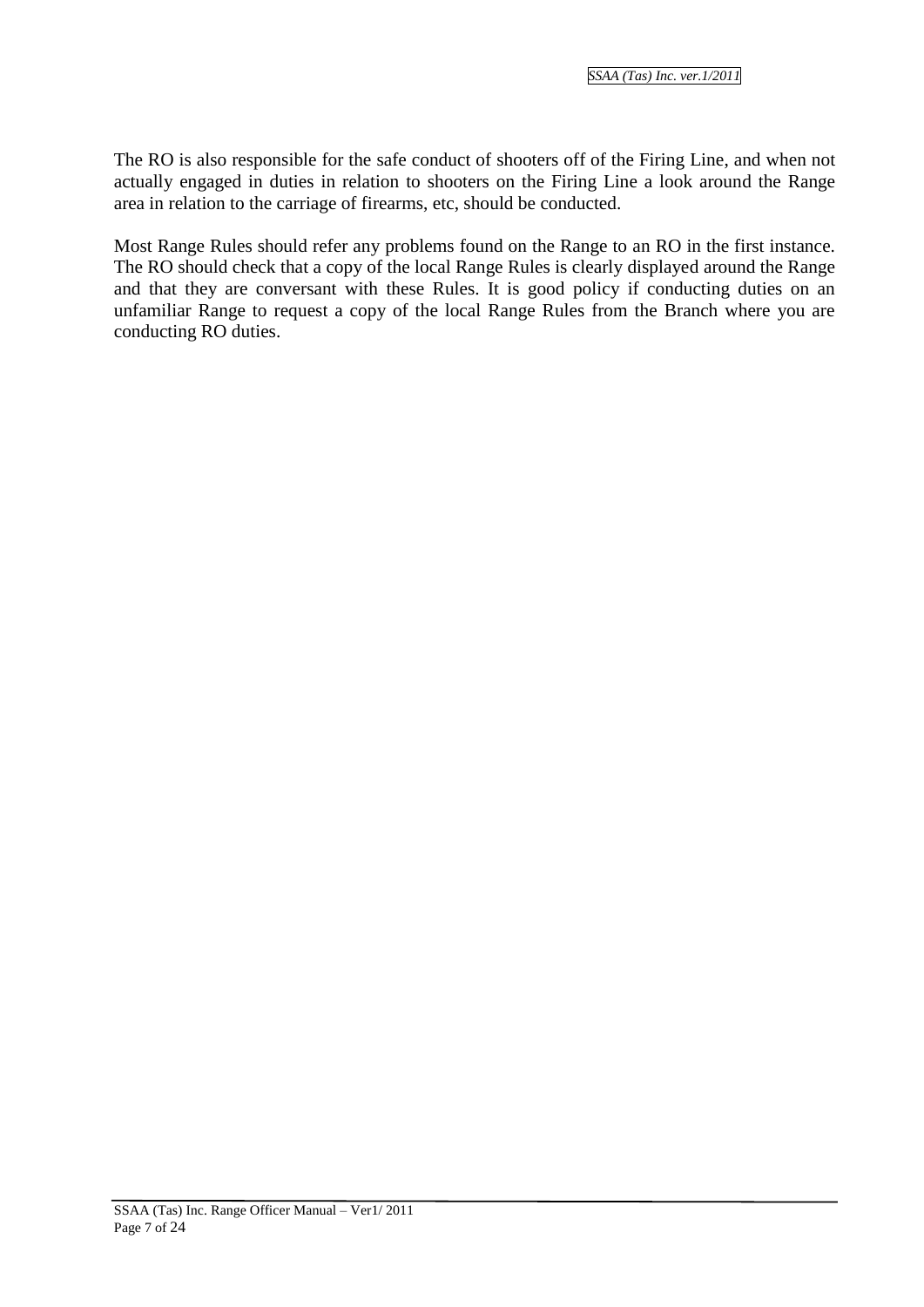#### **MUST KNOWS FOR SECTION ONE.**

**The RO has total control on the Range in relation to matters of Safety.**

**The RO may caution any person they believe may have contravened, or know to have contravened any Range Rule or breached any safety matter.**

**The RO may also expel any person from the Range if they believe such action is necessary in the circumstances.**

**Any problems with a decision of an RO shall be taken up firstly with the SRO for that Branch and if the matter cannot be resolved then it must be referred in writing to the Committee of the Branch at an ordinary meeting for a decision.**

**The RO must check the physical layout of the Range and the Safety equipment prior to the commencement of shooting and familiarise themselves and others with the Range Rules.**

**The RO must ensure that the Range Attendance Book has been filled out by all Range attendees**

**The RO should confer with the discipline referee in relation to any specialised shoots to be undertaken on the Range.**

**The RO has precedence over the discipline referee on matters affecting safety.**

**The RO is responsible for safety and compliance with Range Rules on and off the Firing Line.**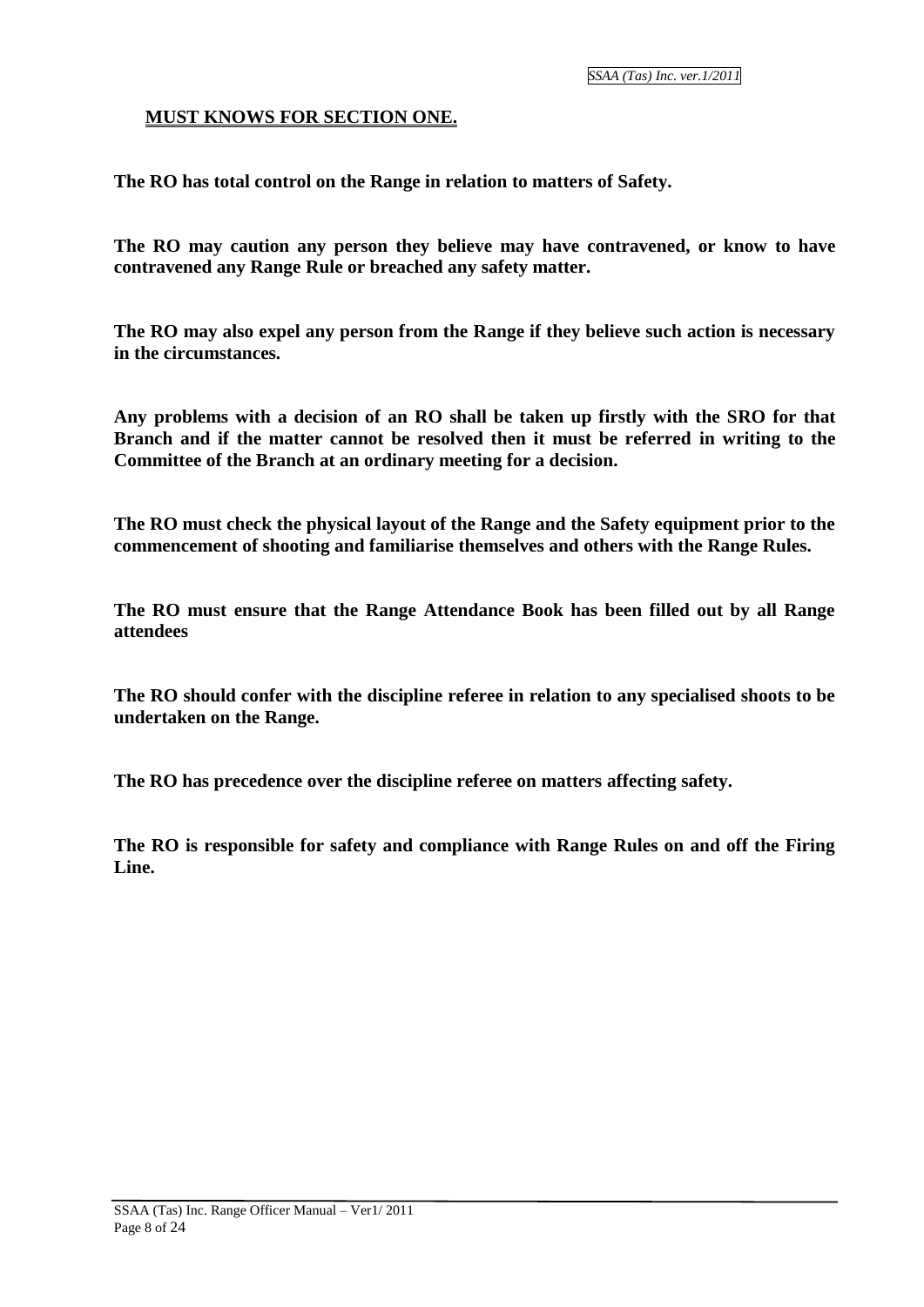#### **SECTION TWO. RANGE COMMANDS.**

**It is of the utmost importance** that the Range Commands given on all S.S.A.A (Tas.) Ranges are consistently given in the same format. If this is not done then members and other shooters who visit more than one Range may become confused about what to do in different situations.

A variance in commands given will also make it very difficult for an RO from one Branch to conduct duties at another Branch where there are different commands routinely given and the local shooters have become used to the local version of the commands.

As an organisation projecting an image of professionalism it is incumbent on the S.S.A.A. (Tas.) to have consistent commands used on all Ranges and in fact the commands set out in this Section shall be stipulated by S.S.A.A. (Tas.) for use on affiliated full member Ranges.

Generally, ranges and disciplines will operate on a safe time principle. This will involve the regular calling of Cease Fires to enable the targets to be scored/ patched/changed. During these Cease Fires all firearms must be rendered safe by leaving open the actions and removing all magazines and ammunition. At all times the barrel must be pointing down range towards the targets. During a Cease Fire where participants move forward of the firing line, all other shooters must move away from firearms left on the firing line, preferably beyond a marked line on the Firing Line. **Firearms must not be handled**.

On the return of all persons from down-range of the shooting line a further command may be given to allow the removal of firearms and the rotation of shooting squads from the Firing Line.

A **Standard Course of Fire** should be conducted using the following Commands and Procedures.

**Prior to the commencement of fire explain any special rules that may apply.**

Where a competition is being run in a particular discipline then the discipline referee will give instructions on the next course of fire for the competitors.

The Range Officer or delegated persons will then conduct a thorough visual check down range to ensure it is clear of all people and announce **in a loud clear voice**:

#### **"RANGE OPEN "or "THE RANGE IS OPEN"**

#### *This indicates that the Range has been checked and is safe for use. Firing may commence in accordance with the rules of the discipline being conducted*

When a normal Cease Fire is to be called, operate the audible alarm and / or visual alarm if available and wait for a few seconds for the final shots. Then announce **in a loud clear voice**:

#### **"CEASE FIRE"**

#### **"Unload and show clear"**

Conduct a check of all firearms at the Firing Line to ensure all firearms are unloaded and safe. Take special note of non-removable magazines and self-loading firearms without a hold open device, these should have a coloured peg or block inserted to hold the action open. If necessary a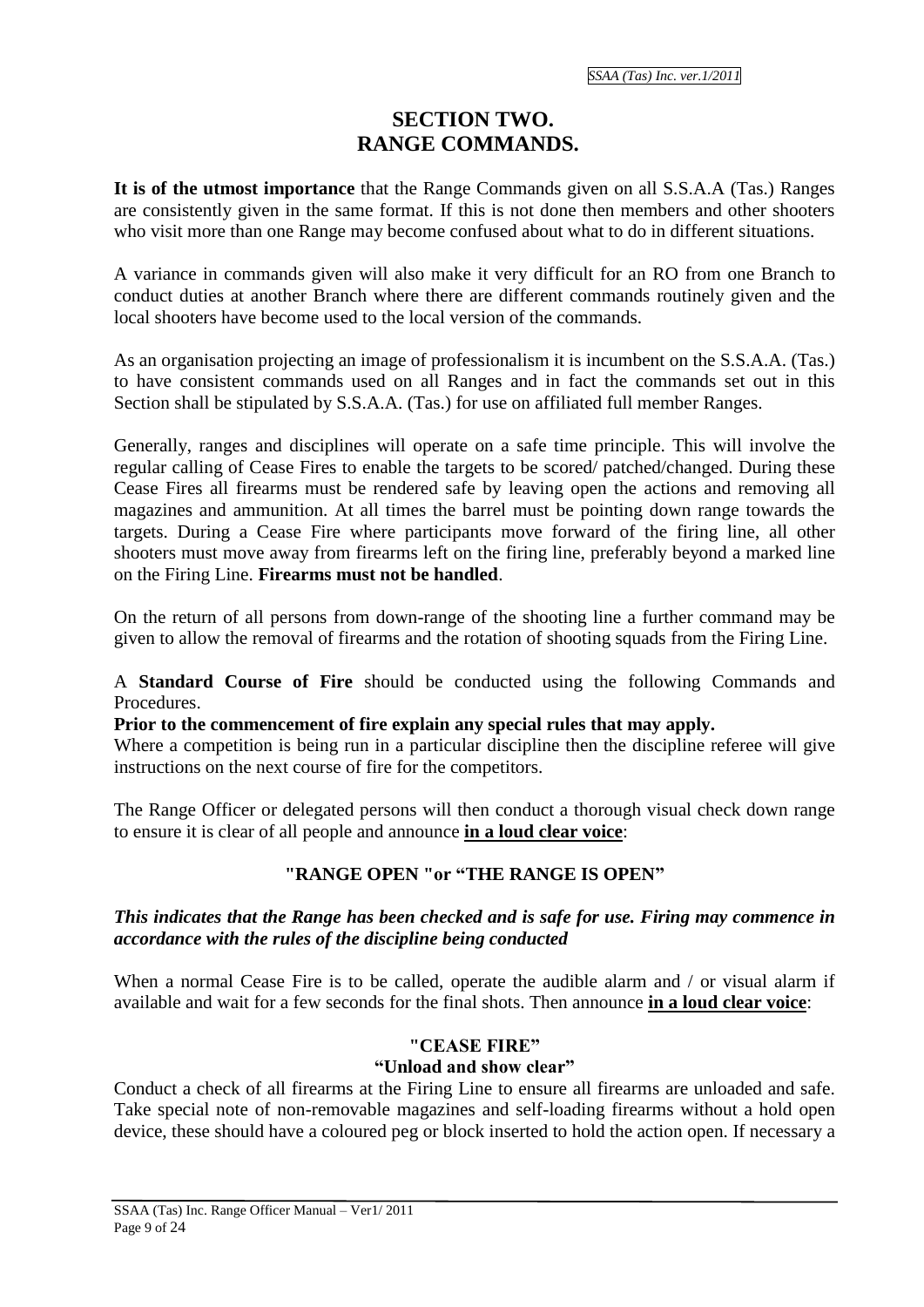manual as well as visual check should be conducted. The Range Officer or delegated person should call **"Clear"** after checking each firearm and when satisfied that it is in an unloaded and safe condition.

When satisfied that all firearms are in a safe condition, that all shooters are clear of the firearms and the range is safe, announce **in a loud clear voice**:

#### **"RANGE CLEAR." "RANGE CLOSED" "Move forward score and patch"**

#### *"Range Clear" indicates that the range is safe, all firearms are unloaded and no one is at their firearms.*

#### *"Range Closed" indicates the range is not in use. It is safe to move forward when commanded*

It is good practice to remind shooters to change their targets and return as quickly as possible. Arguments or disagreements should be removed from the firing line/ target area. Most disciplines have a protest action within their rules.

Once all persons have returned from down range of the Firing Line and the Range is safe shooters can be given permission to remove their firearms and squads can be rotated. Announce **in a loud clear voice**:

#### **"RANGE CLEAR" "Remove firearms from the Firing Line. Next squad move forward." "RANGE OPEN"**

In the event of an **emergency**, such as a person entering the impact area, **immediately** call out **in a loud clear voice**:

#### **"Cease Fire. Cease Fire. Cease Fire."**

Any audible and/or visual warning devices should be activated.

In the running of a discipline competition the calling of Cease Fires may be given in conjunction with the discipline referee. This will particularly apply to timed events.

**All commands given by the RO must be given in a loud clear voice**. All persons on the firing line should be wearing ear protection so it is extremely important that commands are given in a manner that all shooters can hear and understand. If more than one RO is being utilized then commands should be repeated by the other ROs to the shooters for which they are responsible. This is another reason that Range Commands must be consistent.

When more than one RO is required on the Firing Line, those ROs must report to the designated SRO that all firearms checked by them are clear.

The manner in which the RO conducts the Firing Line will have a great effect on the enjoyment or otherwise for the people using our Ranges. At all times the RO should be polite and courteous. When action must be taken regarding a breach of rules the RO should be firm and fair in dealing with the offender. A reasoned, firm approach is much better than shouting at the person at fault and if the error is due to lack of knowledge or experience, then remedial action may be as simple as some advice on proper conduct to prevent future incidents.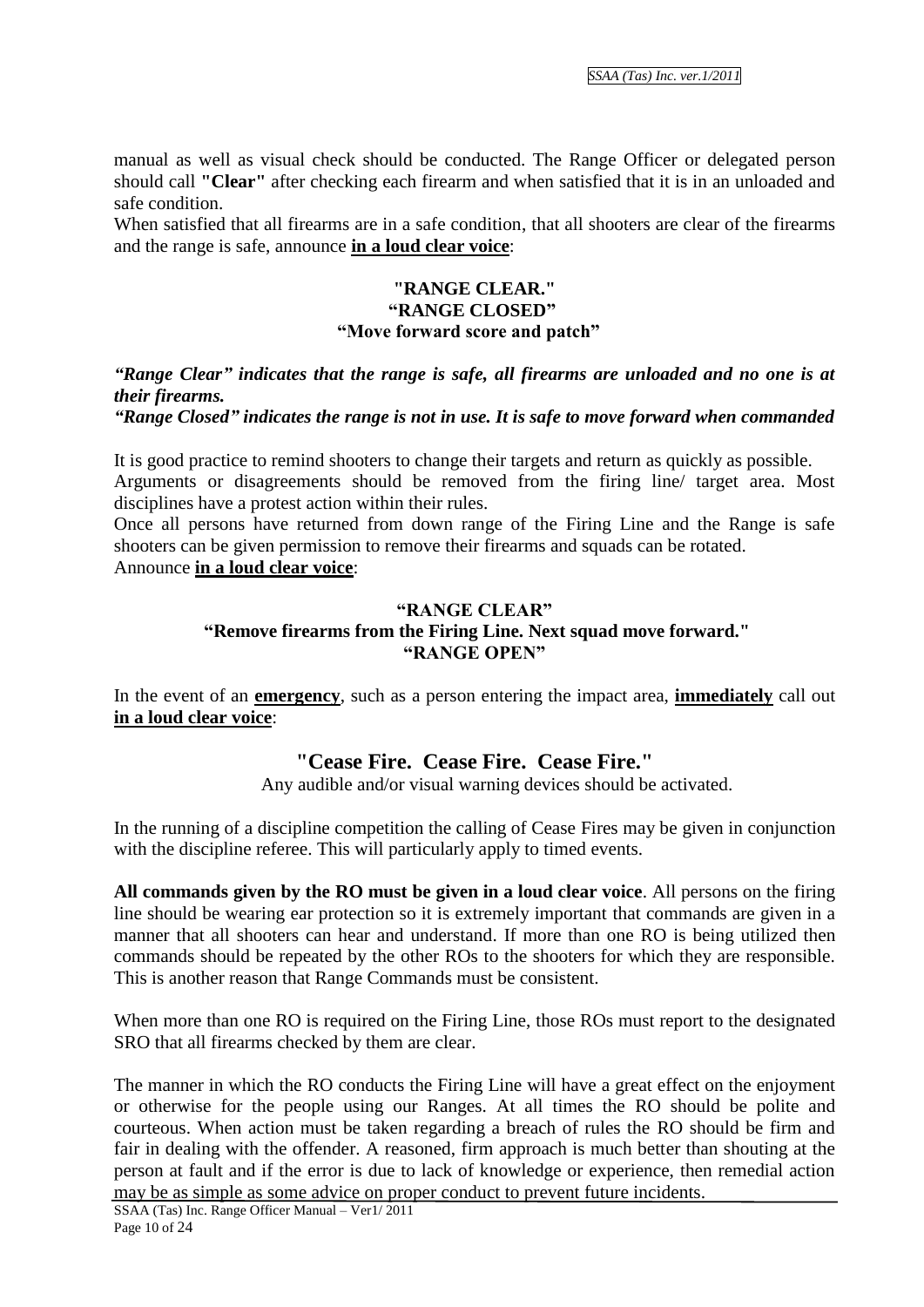#### **MUST KNOWS FOR SECTION TWO.**

**Range commands must be consistent across all ranges.**

**Cease Fires must be called regularly to allow for scoring/changing of targets and rotation of shooting squads.**

**The Standard Course of Fire Commands and Procedures** 

**Emergency Cease Fire Procedure.**

**All firearms must be checked by an RO and where necessary a manual check should be conducted to ensure the firearm is unloaded and in a safe condition.**

**All commands must be given in such a manner that all shooters on the Firing Line can hear and understand them.**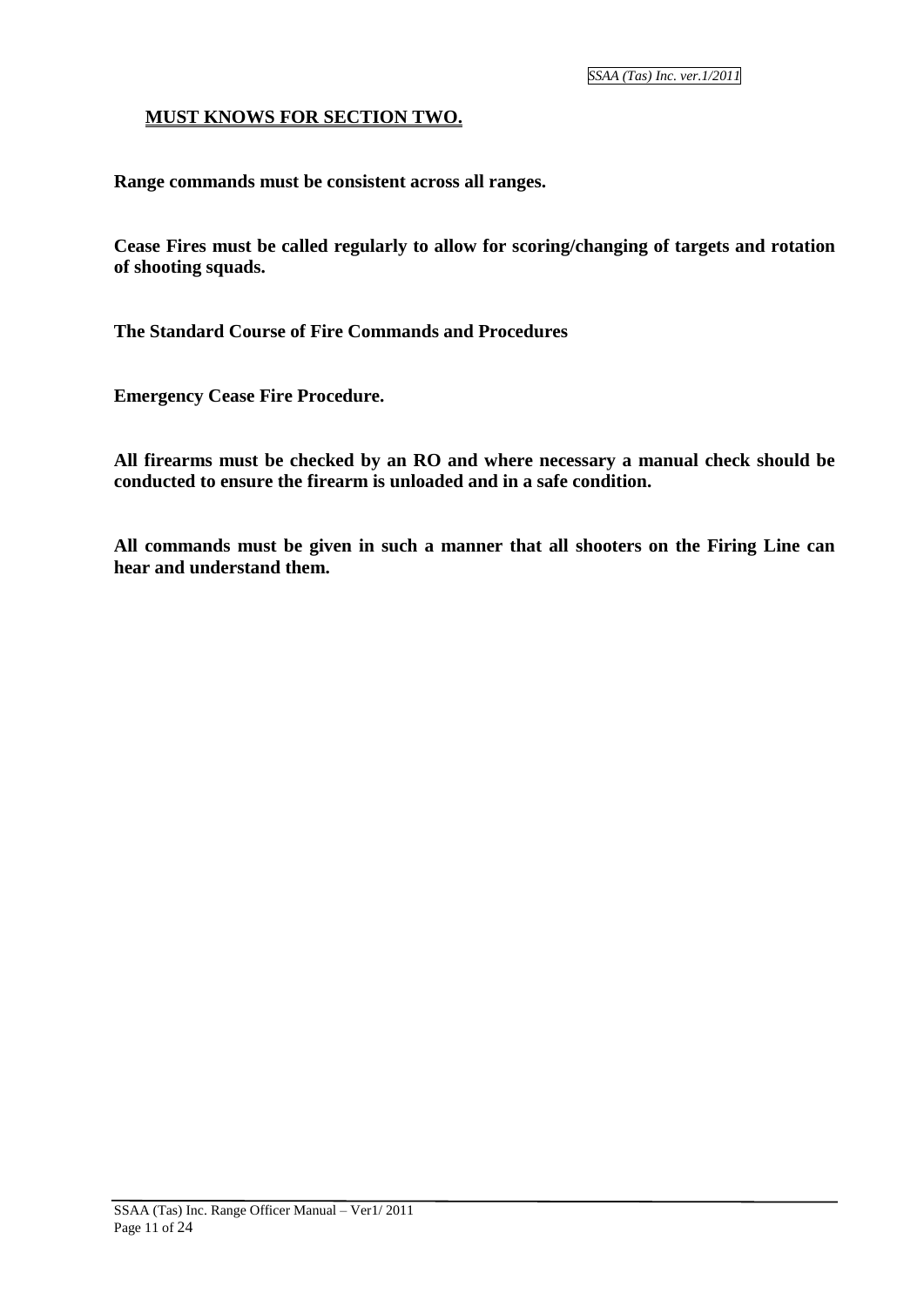#### **SECTION THREE. CLEARING OF FIREARMS.**

ROs are required to be capable of checking firearms on the Firing Line and other areas of the Range to ensure they are in a safe condition and clear of ammunition. You are not expected to be an expert on makes and models of firearms. You are expected however to have a basic knowledge of the different types of firearm actions, their basic functions and states of readiness and how to clear and make them safe.

All firearms can be operated safely provided they are safely constructed and in good condition, with their firing and safety mechanisms adjusted to operate correctly and loaded with the correct ammunition. It is dangerous to use any firearm not in safe working order, check safety catch function, trigger engagement/pressure, barrel condition and general firearm condition if you have doubts.

However, variations in the design of actions, magazines, safety catches and firing mechanisms make some firearm designs more prone to accidents if handled carelessly or without adequate knowledge of their mechanical functions. These differences in design may also make it more difficult for the RO to check the firearms for safety and to clear the firearms on the Firing Line.

#### **LOCK, STOCK AND BARREL.**

This is a commonly used expression to describe the different parts of a firearm.

- **LOCK**: This is the mechanism which fires the cartridge. Today this is more commonly referred to as the ACTION.
- **STOCK**: This is the part by which the firearm is held and comprises of the butt and foreend. Most commonly made of wood but synthetic materials are becoming more common.
- **BARREL:** This is the steel tube through which the projectiles are fired.

#### **BASIC FUNCTIONS OF FIREARMS.**

There are **seven basic functions** of a firearm and these basic functions can be applied to all of the different action types available.

- **FEEDS:** Inserts a live round or cartridge into the chamber.
- **COCKS**: Compresses the firing pin main spring and engages the firing pin to the trigger mechanism.
- **LOCKS:** Locks the bolt tight to the breech ready to fire when the trigger is pulled.
- **FIRES**: Discharges one round.
- UNLOCKS: Unlocks the bolt from the breech face.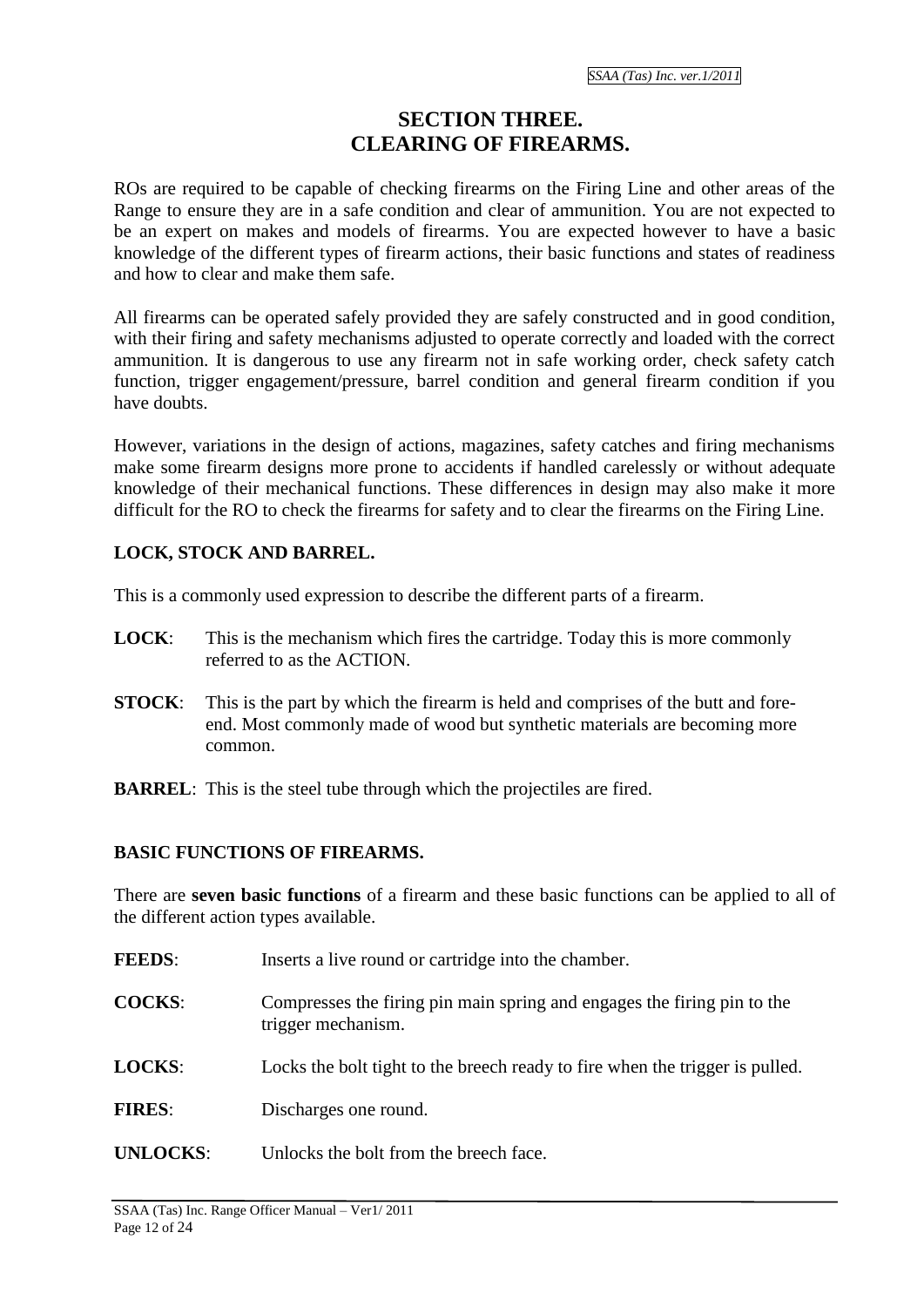**EXTRACTS:** Removes the case (fired or unfired) from the chamber.

**EJECTS**: Throws the case (fired or unfired) clear of the firearm.

The following lists are of different design features commonly found in modern firearms, in order of ease of safe operation and ability to be simply cleared.

#### **BREAK ACTION - SINGLE SHOT.**

Once fired this action is safe until reloaded. It can be easily checked and carried safely. It has the added advantage of being able to be seen to be safe from a distance. This action should be carried 'broken' at all times on the Range when not at the Firing Line prepared to commence shooting.

#### **BOLT OR LEVER ACTION - SINGLE SHOT.**

Once fired this action is safe until reloaded, which requires the manual placing of a cartridge in the breech. These actions should be carried on the Range with the actions 'open' and in the case of a bolt action the bolt should be removed if possible. Lever action firearms do not have removable bolts so if possible a coloured peg or block should be placed in the open action to show the firearm is safe.

#### **BOLT, PUMP (SLIDE) OR LEVER ACTION REPEATING.**

Once fired these firearms only require the action to be cycled to chamber another round from a number of rounds stored in a magazine. It is easy for the shooter to cycle the action and then forget they have done so. More modern actions of these types have become quite well enclosed and this creates two problems. Firstly, it becomes more difficult to check if the firearm is loaded. This can involve attempting to look into dark internal areas to ensure that the magazine is empty. In some cases it is impossible to check that the magazine is empty without stripping the firearm. Secondly, whilst they may be better protected from rain or dirt, they are harder to clean and any stuck rounds are more difficult to clear. If this involves live ammunition, extreme caution must be exercised.

These actions are harder for the RO to deal with. Some of these actions cock on opening and some cock on closing. For this reason, among others, it is important that if the bolt can be removed then this should be done. If not then the action should be locked open where possible or held open by means of a coloured peg where not possible manually. They should always be carried with the action open and bolt removed where possible. The bolt action repeating firearm will be the most common rifle ROs will be involved with on our Ranges.

#### **BREAK ACTION - MULTI SHOT. (HAMMERED & HAMMERLESS)**

Once fired these actions still have another round loaded ready to fire without any working of the action.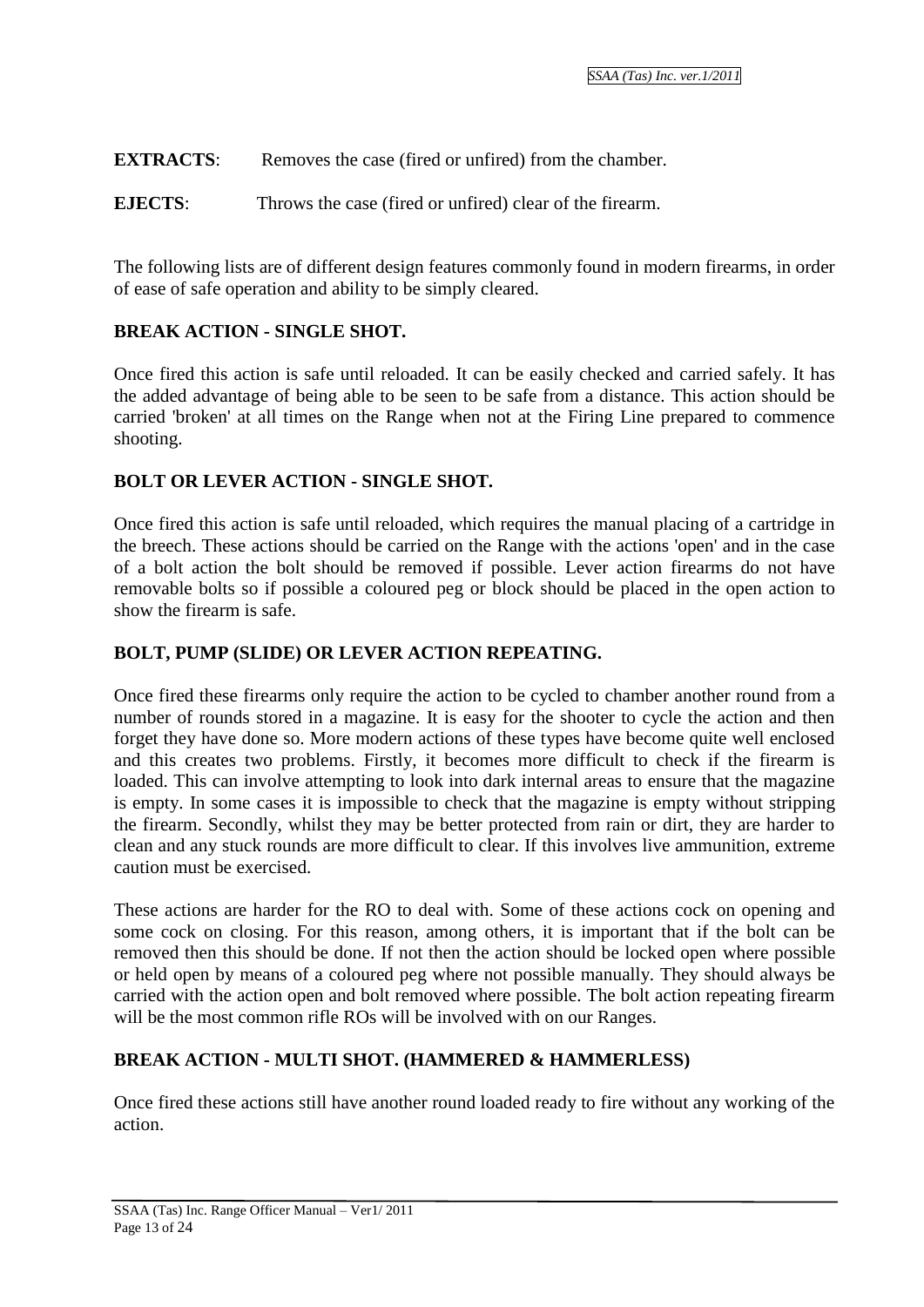These are a very common action amongst shotguns, but are also available in rifles and rifle and gun combinations. They only require, especially in the case of single trigger firearms, the trigger to be pulled to fire a second shot.

This is probably the most common action used in old shotguns so it is important to note that many old shotguns still in circulation were not manufactured to use modern smokeless powders.

Some have old 'Damascus' type barrels which will not stand up to modern cartridges. If, as RO, you are doubtful as to whether an old shotgun is suitable for use on the Range then insist on a Certificate from a licensed Gunsmith stating that the firearm is suitable for use with modern cartridges before allowing its use on the Range.

#### **SEMI-AUTOMATIC OR SELF LOADING ACTION.**

Once fired this action automatically reloads ready to fire the next shot until the magazine is empty. This is the most difficult firearm for the RO to deal with. Due to their means of operation the action is enclosed and difficult to check to be clear of ammunition. The difficulty with these firearms is compounded by the fact that some self-loading firearms are cocked and ready to fire with the action open (eg. Gevarm) whilst most are cocked and ready to fire with the action closed. ROs must note the type of firearm mechanisms on their range and have them carried and handled accordingly. In general they should be carried with the actions open and if not able to be manually locked open then held open with a coloured peg or block.

#### **BLACK POWDER MUZZLE LOADING**

Self explanatory. Generally Flint or Percussion

#### **MAGAZINES.**

There are three main types of magazines utilized by modern firearms. They are listed below in order of preference for safe handling.

| <b>BOX - REMOVABLE:</b> | As the magazine can be removed from the firearm this type allows<br>for much easier unloading and checking of the safety of the firearm.                                                                                                                                                                                                                                                                                                                                                                                                                                                                                          |
|-------------------------|-----------------------------------------------------------------------------------------------------------------------------------------------------------------------------------------------------------------------------------------------------------------------------------------------------------------------------------------------------------------------------------------------------------------------------------------------------------------------------------------------------------------------------------------------------------------------------------------------------------------------------------|
| <b>BOX - FIXED.</b>     | This type can be fairly easily checked but is harder to unload,<br>especially if it is a fixed-base type which may require the cartridges<br>to be cycled through the action.                                                                                                                                                                                                                                                                                                                                                                                                                                                     |
| TUBULAR.                | This type of magazine is hard to unload and very often requires the<br>cartridges to be cycled through the action. It is also usually very<br>difficult to verify that they are unloaded - the cartridge follower must<br>be sighted - as they are prone to hanging up a cartridge through<br>either damage or fouling. This cartridge can later be bumped free<br>allowing the firearm to be inadvertently loaded. When clearing<br>firearms on the Firing Line it is often necessary to work the action a<br>number of times to ensure the firearm is unloaded as it is not always<br>possible to sight the cartridge follower. |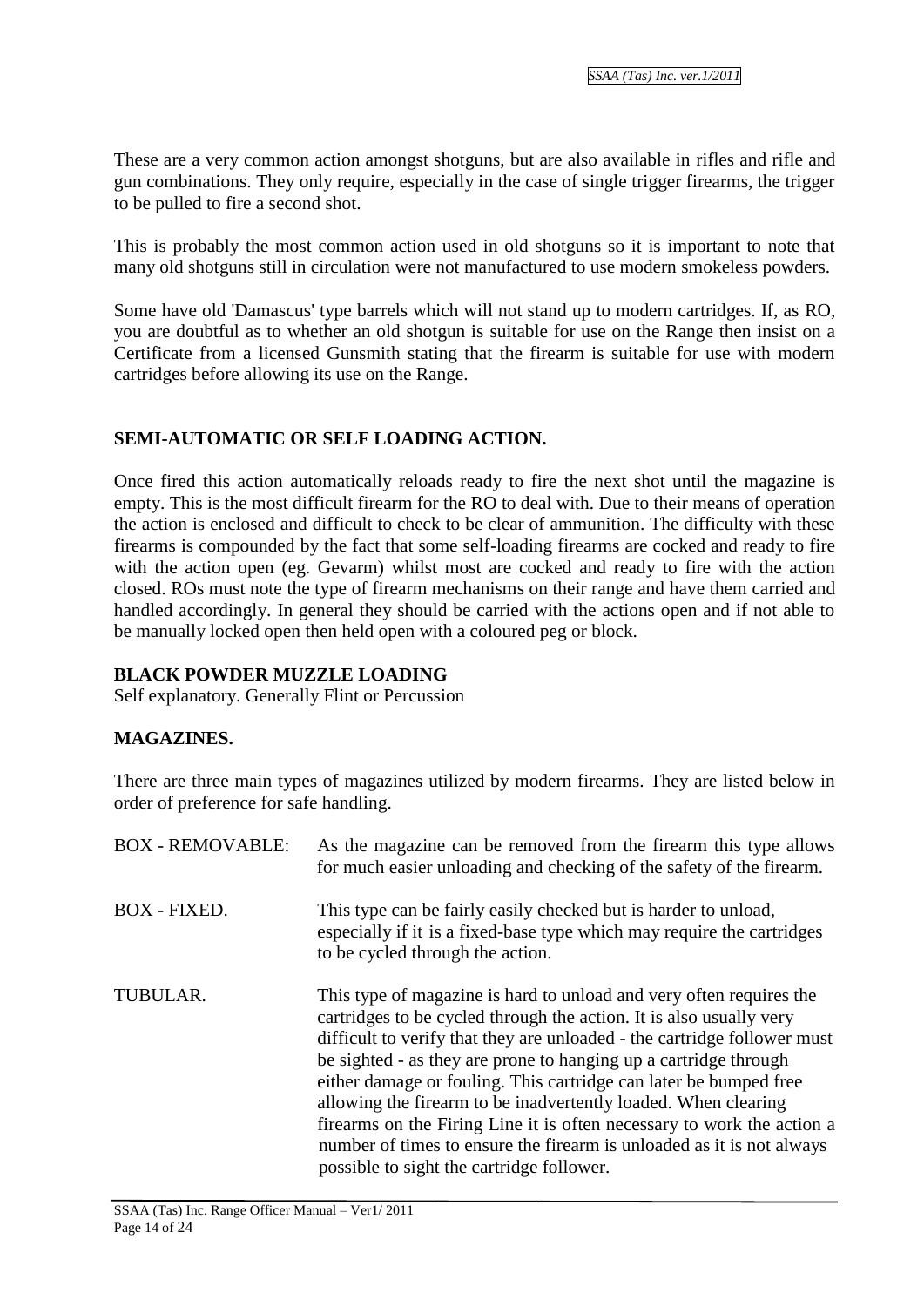As can be seen from the information already given, the utmost care must be taken when ROs check and clear firearms on the Range. For this reason it is stressed that both a **visual** and **manual** check may be needed if the RO is to be satisfied that each firearm is unloaded and safe. Look first, then if possible, feel with a finger to be sure. In this way each time you check a firearm you are actually double checking it. Some actions are difficult to check visually so by also conducting a manual check by feeling inside the action the check is more thorough and reduces the likelihood of mistakes.

#### **AMMUNITION.**

It is important that ROs are aware that many incorrect calibre cartridges can be chambered and fired in a rifle and to a lesser extent in a pistol. This can cause results ranging from split case necks and gas leaks to totally demolished firearms and extensive injuries to any person in the immediate area.

The mixing of different gauges of shotgun ammunition can also have catastrophic results as some of the smaller gauges can slip down into the forcing cones of a 12 gauge, allowing a 12 gauge cartridge to chamber. Firing can cause both extensive damage and serious injury if the shotgun is fired in that condition.

Many Range Approvals issued under the Act have velocity and calibre limits imposed as part of the approval. ROs must be aware of such restrictions.

Tracer, Armour Piercing and similar ammunition types are strictly prohibited on most SSAA Ranges.

#### **SAFETY CATCHES.**

Safety Catches are often incorrectly believed to be the basis of firearm safety. They are at best a supplement to safe handling. Safety Catches are mechanical devices and as such are prone to wear and failure. A firearm can only be considered safe when it is unloaded and the action is open. As an RO, every firearm must be treated as if it does not have a safety catch and, in fact, a number of competition firearms do not possess a safety catch. Until physically checked treat every firearm as loaded.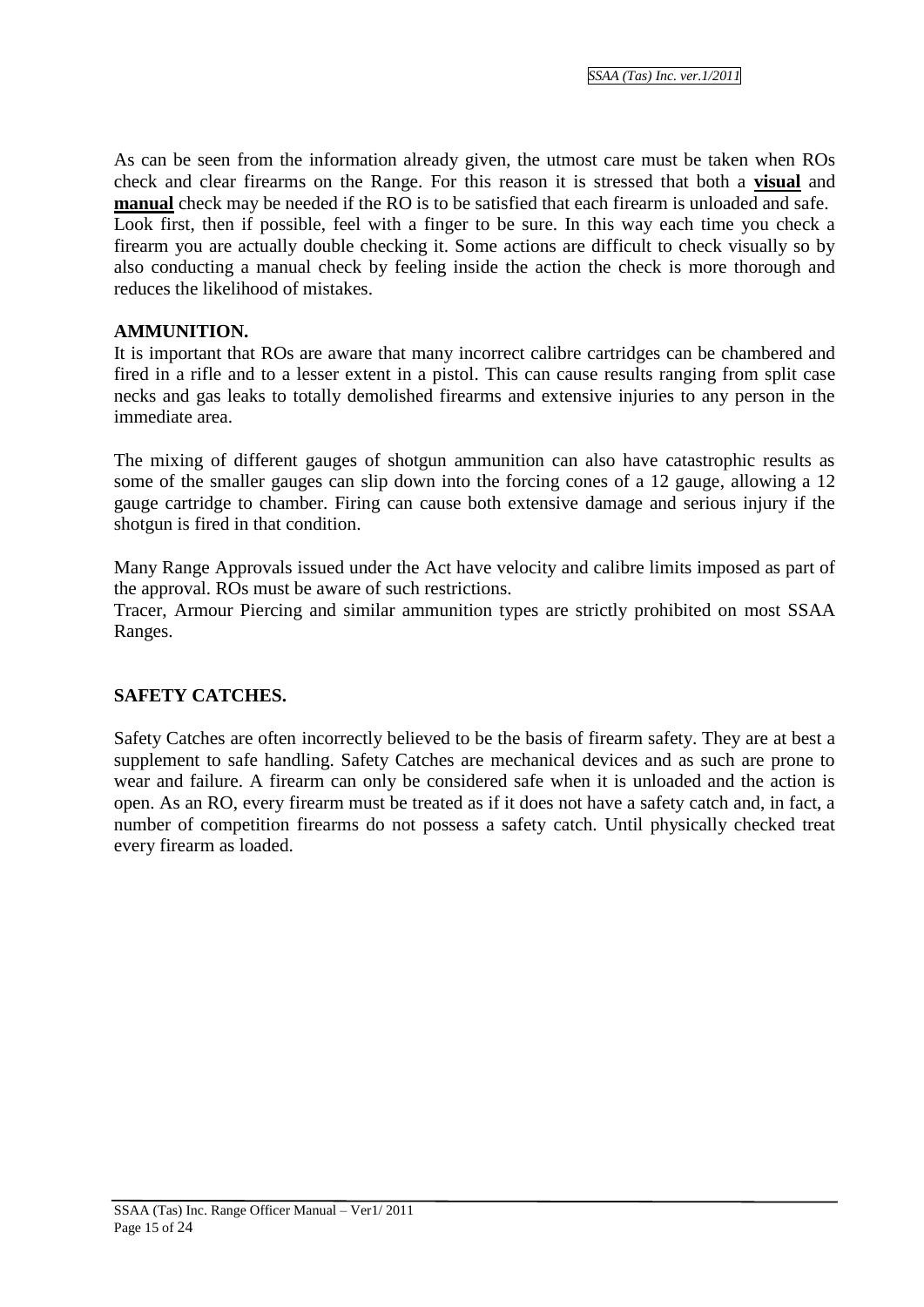*SSAA (Tas) Inc. ver.1/2011*

#### **MUST KNOWS FOR SECTION THREE.**

**ROs are responsible for checking each firearm on the Firing Line, EITHER personally or by delegation.** 

**Seven Basic Functions of Firearms.**

**Differences between the different types of actions.**

**Differences between different types of magazines.**

**Be aware that mixtures of ammunition can be dangerous.**

**Safety Catches are not to be relied on.**

**Actions must be open at all times off the Firing Line.**

**When clearing firearms both a VISUAL and MANUAL check may be required, depending on the firearm type. The RO must ensure that each firearm is clear.**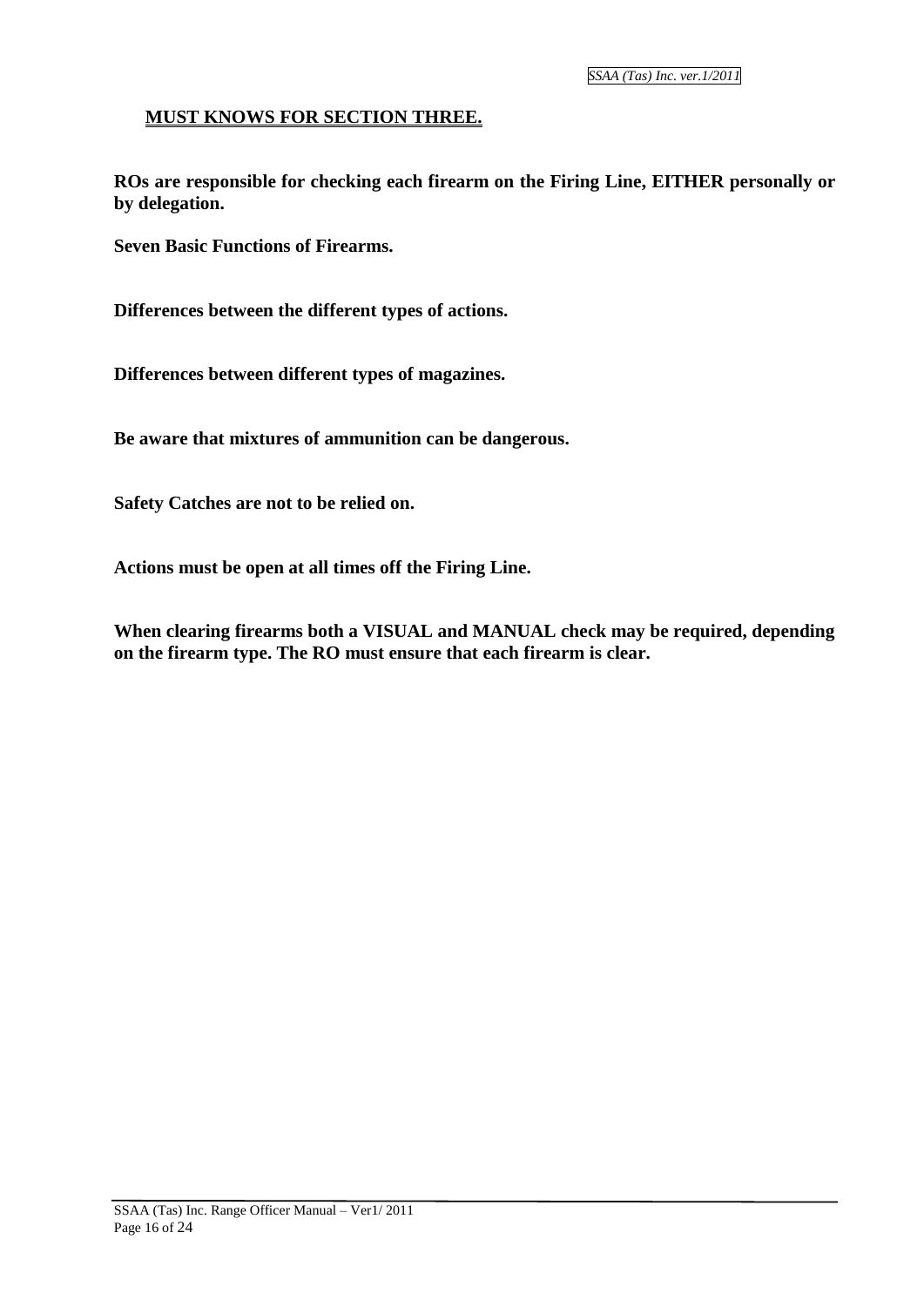#### **SECTION FOUR. RESPONSE TO RANGE INCIDENTS.**

This matter has already been discussed in Section One - Responsibilities of the RO. However this area involves certain administrative procedures to be followed in accordance with the S.S.A.A. (Tas) Policy on Range Incidents. That policy is detailed below.

All firing Ranges are to be under the control of a Qualified RO whilst in use, unless other arrangements are made in the following situations.

- (a) Where the Range is utilised by individuals alone may only apply in country branches. (The Range Rules of most country branches would preclude this from happening)
- (b) Where Ranges are used by other bodies for shooting sports. (Item 2 below applies) (i.e. T.S.A.R.A, A.C.T.A., Pistol Clubs and / or Police - Commercial users.)
- 2. IRRESPECTIVE of what group is using the Firing Line an RO shall observe the range rules and control the safety aspects of shooting on that Firing Line.
- 3. In the event of an incident / accident on the Firing Line the RO will immediately call a Cease Fire and render such situation as safe as possible for all concerned - common sense shall be the rule.
- 4. If such an incident results in personal injury, the injured person or persons shall be made comfortable and stabilised (within constraints of the environment).
- 5. Medical assistance will be rendered as soon as possible.
- 6. The RO shall **within seven days** of the incident, forward to the State Secretary a **written report** of such incident together with any corroborative evidence and / or names and addresses of any witnesses. *The report shall remain the property of the Association and shall not be provided to any other party without the permission of the Insurer or a legal requirement to do so.*
- 7. (a) Where a breach of safety has been committed by a shooter the RO shall issue a verbal warning to the shooter.
	- (b) Should such a warning be ignored or the breach of safety is repeated the RO shall immediately order the offender from the Firing Line and off the Range premises.
	- (c) A written report, including the name and address of the individual (Membership number if applicable) shall be forwarded to the State Secretary **within seven days of the incident**.
- 8. The RO shall be the final arbiter of safety whilst in charge of the Firing Line.

As can be seen from the Range Incident Policy there are a number of occasions where the RO may have to make out a report detailing the circumstances surrounding incidents on the Range, and their responses to these incidents.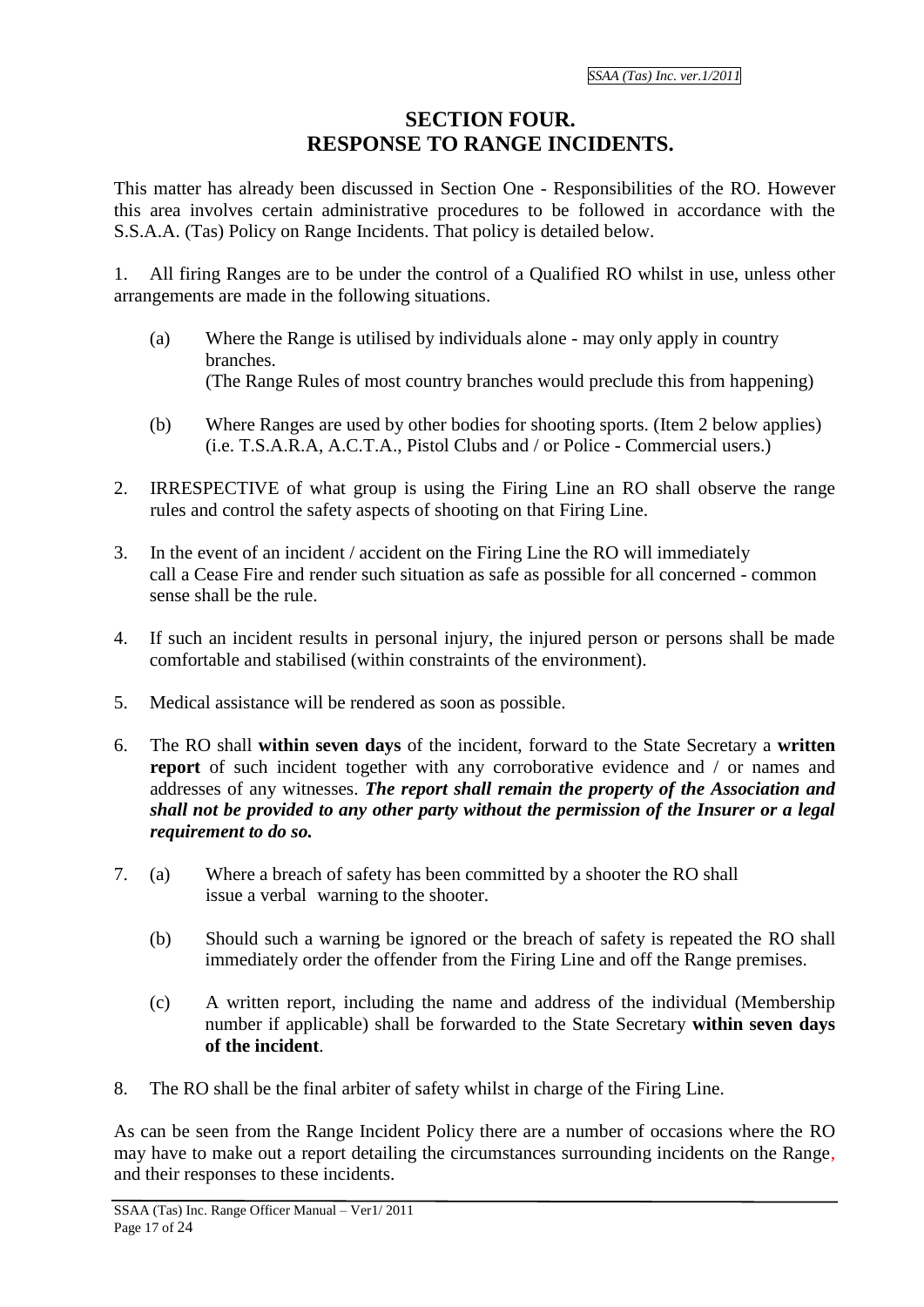For this reason it is good practice at all times whilst acting as an RO to carry a small note book and pen so as to be able to take notes of any incidents whilst they are still fresh in your memory. This will also be invaluable in recording details of any witnesses.

In cases where a minor breach of the Range Rules is detected or minor safety breaches and the RO believes it is due to lack of knowledge or experience, a quiet explanation of the correct procedure will usually correct the situation.

It is important that ROs carry out their duties in a friendly manner and that commands and instructions are given clearly. You are an ambassador for the S.S.A.A. and your actions will reflect on the Branch and the Association.

One of the most difficult and dangerous situations that an RO may have to deal with is a **stuck live round** in a firearm. If a live round becomes stuck in a firearms chamber, the worst thing you can do is try to bump it out with a cleaning rod, a length of wire, or a similar implement.

This practice can cause the cartridge to ignite. The projectile will then impale itself on the rod at some risk of injury to the holder. Fragments of brass, powder particles and hot gas may be forced from the open breech. The case head in particular can become a lethal projectile. Since the mid 1980s at least two people have died after being struck by one.

Obviously we need to know two things: How to eliminate the common causes of stuck cartridges and what to do if presented with one on the Firing Line.

Avoid the use of cartridges loaded by other people.

Watch for shooters using excessive force to chamber or extract rounds. If it is difficult to chamber then it could be difficult to extract, and a stuck cartridge could result.

If the ejector breaks or pulls away leaving a live round jammed in the chamber, keep safety paramount and proceed carefully.

#### *S.S.A.A. Policy on stuck live rounds as set at the National Conference in March, 1995, is as follows:*

"In the event of a shooter experiencing a jammed live round (stuck live case), the firearm is to be made safe by removal of the bolt if applicable, or by some other method if the firearm is not a bolt action. The Range Officer is to ensure that the firearm is immediately removed to a safe place. Where applicable, the bolt is to remain out of the firearm whilst the stuck case is in the chamber. It is recommended that the firearm be taken to the nearest gunsmith as soon as possible. Under no circumstances is the removal of the case to be attempted or undertaken on Range property."

#### *This Policy must be complied with on all SSAA Ranges.*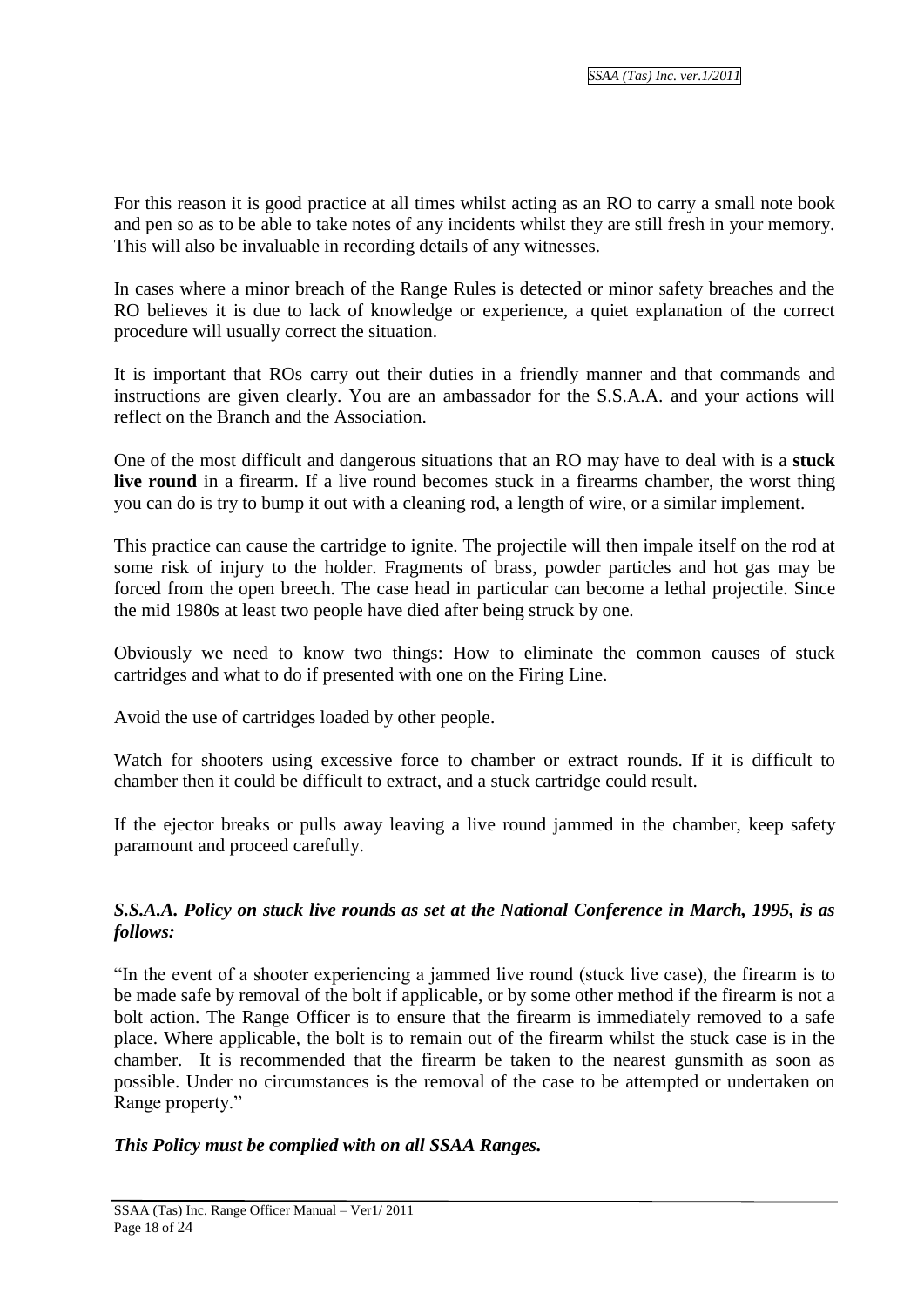#### **MUST KNOWS FOR SECTION FOUR**

**All firing Ranges are to be under the control of a qualified RO.**

**S.S.A.A. (Tas) Policy on Range Incidents.**

**Policy for dealing with a stuck live round.**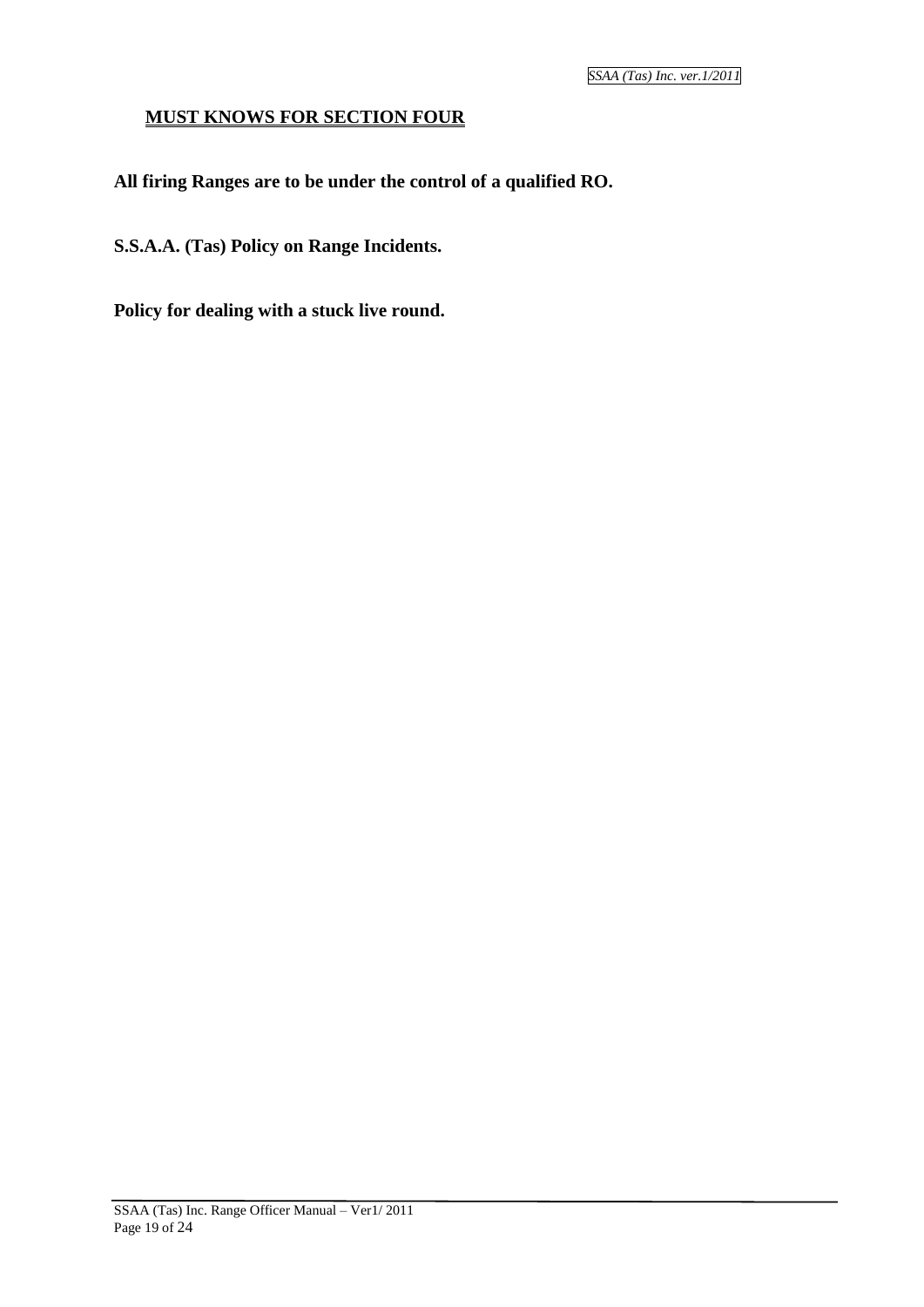#### **SECTION FIVE. VARIATIONS FOR RIFLE, SHOTGUN AND PISTOL.**

#### **RIFLE.**

The information in this Manual is generally based on rifle shooting

The particular disciplines shot will not affect the relevance of the basic information contained herein as to the duties of the RO. In events run in disciplines where the shooters move position rather than the targets being set at varying distances (such as Big Game Rifle Club events or Service Pistol match) then the Firing Line becomes the position at which the shooters are firing for that particular part of the event. The safety rules do not change and the role of the RO is identical regardless of the point where the shooters are firing from.

The RO will have to be even more vigilant, particularly when moving back from the closer ranges to the further ranges. However, if the basic rules outlined in this Manual are followed, then the firearms, when carried between firing positions will have been cleared and carried in a safe and proper manner.

When disciplines involve shooting from the prone position ROs should take into account the difficulty of taking up a proper prone position when calling for Cease Fires which involve the moving away from firearms. At no stage, however, shall persons be allowed to move down range whilst shooters or other persons are handling firearms.

#### **SHOTGUN.**

Most of the shotgun events conducted on S.S.A.A. (Tas) Ranges involve the shooter moving between shooting stations during the course of an event. In events such as Trap (DTL), High and Low Field, and Tower, the Firing Line includes Firing Positions 1 through 5.

ROs must ensure guns are broken after each target has been taken and the shooter moves from /to each firing point 1 through to 5

ROs must ensure gun is broken and cartridges removed when shooter moves from Firing Position 5 back around to Firing Position 1.

In Sporting Clays the RO must ensure the gun is broken and all cartridges removed before the shooter turns and moves from the Firing Position at each Station

Generally shotguns must be unloaded prior to turning from the shooting platform and not loaded until the shooter is standing on the shooting platform and facing down range

Shotgun events are one area where the RO can also be the referee without any conflict with his primary duty as in both instances he is required to be in position to observe all shooters and the manner in which they handle their firearms.

There is often the added responsibility of ensuring that any persons operating the 'traps' are at all times in a safe position and protected from falling shot.

In some events where clay targets pass over the heads of the shooters the shooting station should be constructed in such a manner that the shooter cannot swing his gun past the 12.00 o'clock position or around to any position which could endanger trappers or spectators.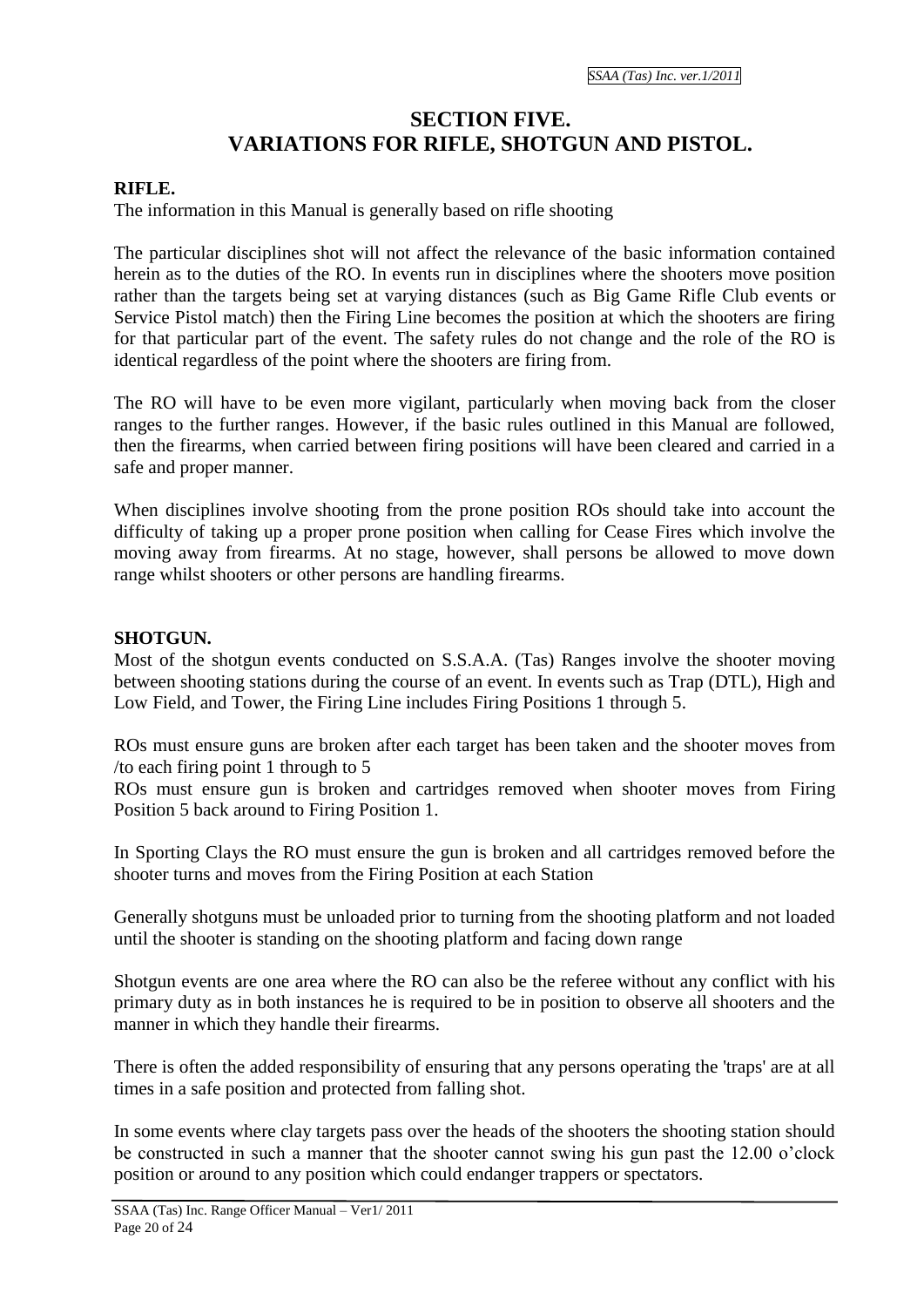#### **In such events the RO must also ensure that the spectators and other shooters are not in an area where they can be injured by pieces of broken clay targets.**

#### **PISTOL.**

There is no real difference in the safety procedures for pistol shooting from rifle shooting. The important difference is that due to the shorter length of hand guns in comparison with long arms, the danger of the handgun being pointed in an inappropriate direction is greater. Therefore, ROs must be extremely vigilant when conducting disciplines involving hand guns.

Another area which must be closely monitored by the RO is the 'Ready Position' used in some hand gun disciplines. This should be at 45 degrees to the vertical out in front of the shooter and facing directly down range. If the handgun is allowed to be brought any lower then there is a danger to the feet and legs of the shooter.

Disciplines which use holsters such as Practical Pistol/ Action Match/ Single Action/ Service Pistol etc may also require different hand start positions.

#### **Some Action disciplines also require a rear safety line which extends forward of 180 degrees**

#### **The use of steel fixed and reactive targets requires ALL competitors and spectators to wear safety glasses when they are engaging in or observing shooting on the range**

The ground surface must also be considered and the rest position if used, must have the firearm pointing towards a ground surface which is not likely to cause a ricochet. Many shooting platforms have concrete bases and as such the shooter must be positioned so that the rest position has the hand gun pointing forward of this concrete base.

#### **The S.S.A.A. (Tas) Inc. Rules for Pistol Shooting also stipulate that only those ROs who are qualified for Holster Competitions can be used as ROs in any competition involving the shooters drawing from a holster.**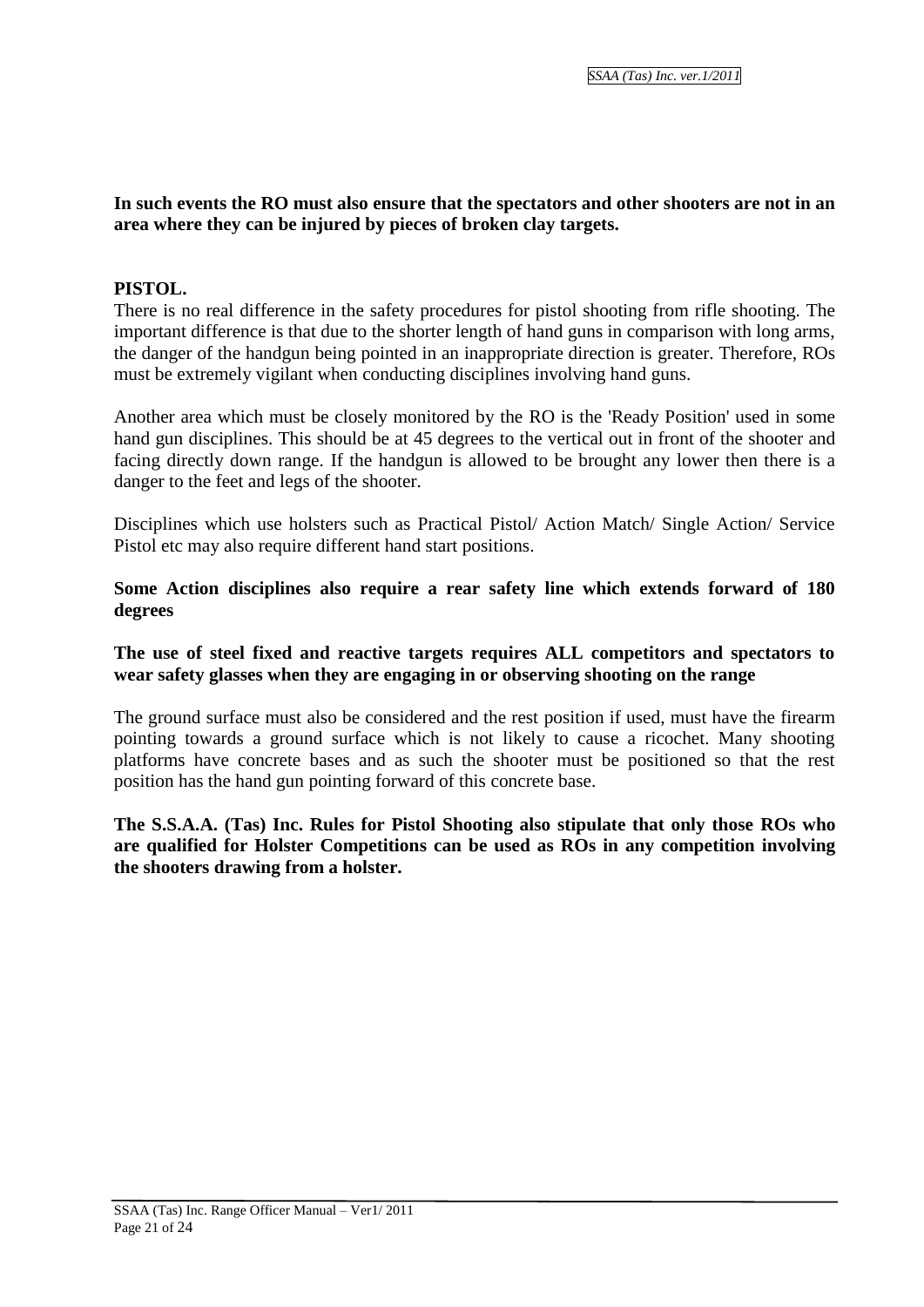#### **MUST KNOWS FOR SECTION FIVE.**

**Events involving moving the Firing Line instead of the targets require extra care particularly when moving to longer ranges.**

**In shotgun events where the shooters move between shooting stations the RO must ensure guns are broken after each target is taken and that the gun is broken and cartridges are removed when moving from firing position 5 back to firing position 1.**

**The safety of spectators and others behind the shooters must be considered in relation to fallout from broken clay targets.**

**The safety of shooters, spectators and others behind the line must be considered in relation to the use of steel targets. Eye protection MUST be worn.**

**ROs must be careful of the 'ready' position in relation to handgun shooting as to the correct angle and the shooting platform surface.**

**ROs must be holster qualified to run hand gun events involving the use of holsters.**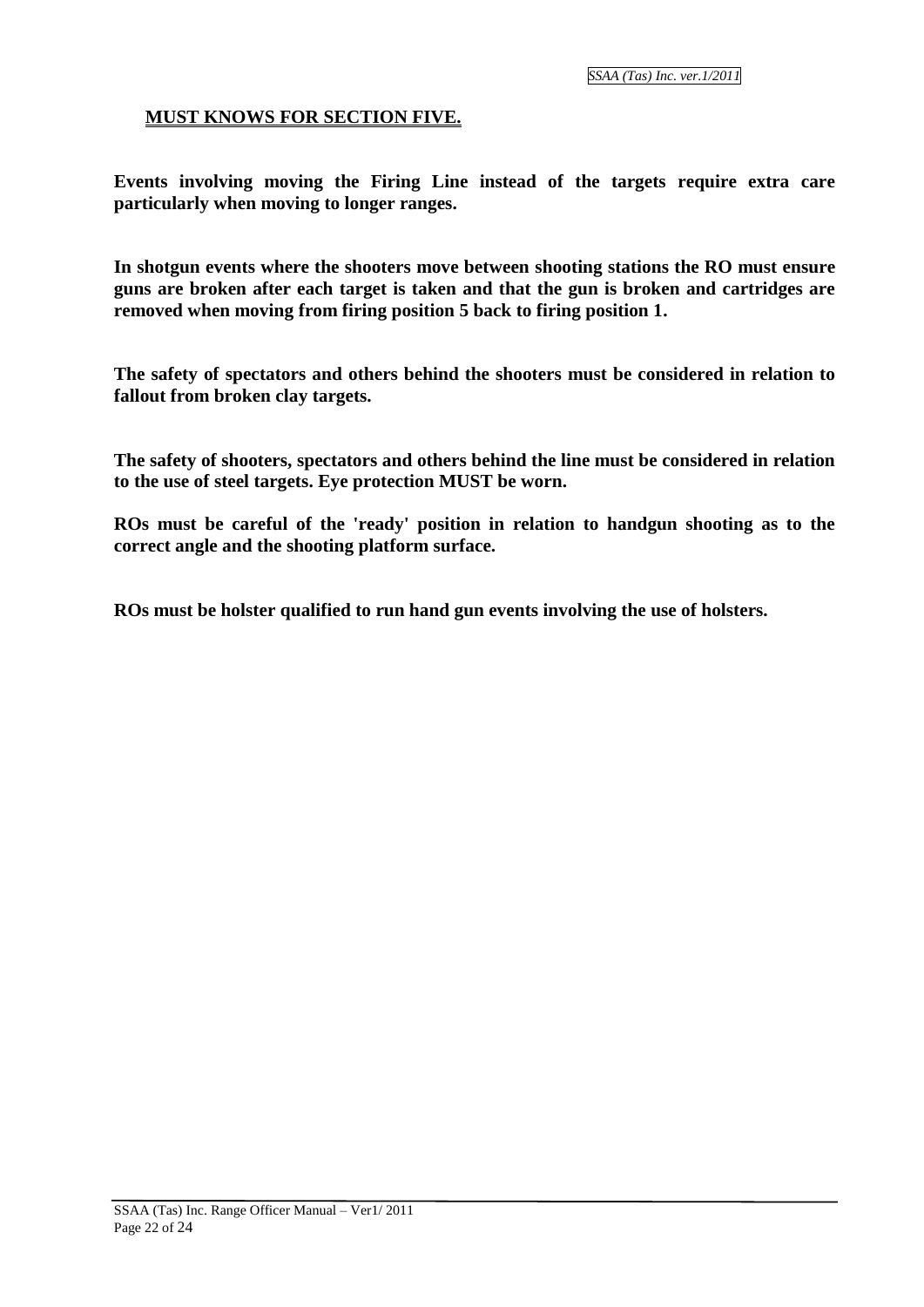#### **CONCLUSION.**

The persons selected for training as ROs should have some previous experience with firearms and have demonstrated an ability to safely handle firearms on the Range. When selecting persons for training the SRO should look to persons who have a temperament suitable to the duties they will have to carry out on the Range.

The successful use of this Manual is based on the premise that each Instructor will follow the contents and ensure at the end of each Section that the "Must Knows" for that Section have been imparted to the students. To ensure the consistency of commands it is imperative that the proper commands as listed in the Manual are passed on to the prospective ROs and that their use on the Range is monitored to avoid local changes becoming common practice.

The information in the Manual has been designed to be easily covered in a four hour period. This would include time for demonstration of different action types if the instructors have access to firearms of these types for use in the training. Copies of Sections One to Five of the Manual should be made available to applicants in advance of the date of actual lecture time as there is a large amount of information to be absorbed prior to the Theory Examination.

The Theory Examination will be administered by the Instructor at the completion of the lecture time. This must be done in one sitting and with no prompt material available to those being tested. **At the completion of the Test the papers will be marked by the Instructor and then forwarded to the State Secretary for recording and checking.** In this way a consistent level of results will be maintained.

On successful completion of the Theory Examination the prospective ROs will then be required to attend at their local Range on a date agreed between the Instructor and the candidate and will there be required to run a Standard Course of Fire under the supervision of the Instructor. During this Course of Fire the Instructor may pre-arrange for between three and five minor safety breaches to occur. This must be arranged in such a way as to ensure that there is **no actual danger** to any person on the Range.

It is suggested that such incidents as handling a firearm during a Cease Fire and an apparently loaded firearm being pointed in an inappropriate direction could be simply arranged beforehand with someone (preferably another Range Officer). The manner in which the student identifies and deals with these incidents will be assessed by the Instructor and a decision on the person's suitability to be accredited as a Range Officer should then be made.

A report will then be sent to the State Secretary on the attached pro-forma and accreditation documentation will be forwarded to the Instructor for issue to the successful student.